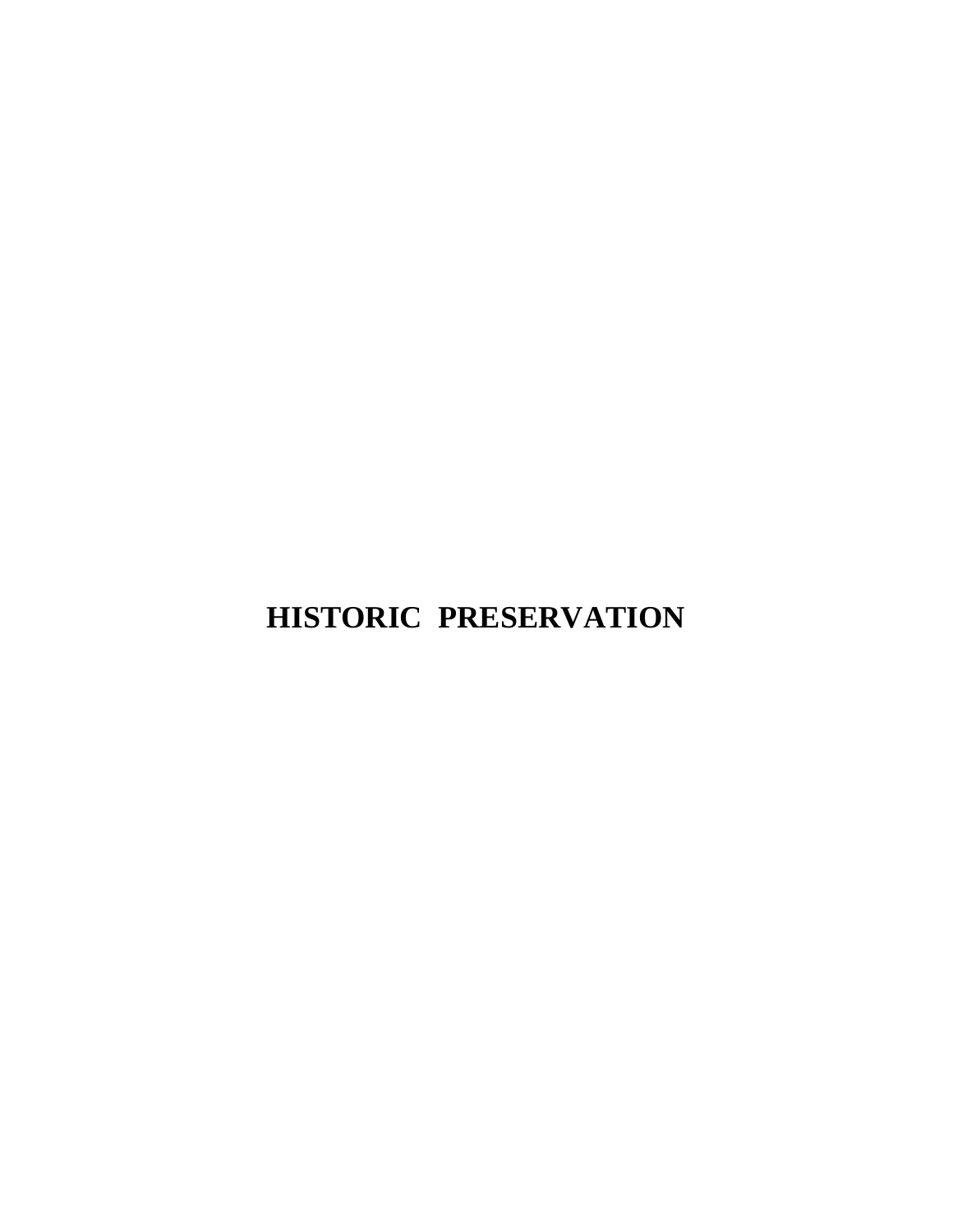# **CHAPTER 159: HISTORIC PRESERVATION**

# Section

## *[Statement of Purpose and Goals](#page-3-0)*

| 159.001 | Purpose |
|---------|---------|
| 159.002 | Goals   |

## *[Definitions](#page-3-0)*

| 159.003 | Definitions    |
|---------|----------------|
| 159.004 | Interpretation |

## *[Historic Preservation Commission](#page-6-0)*

| 159.005 | <b>Commission Created</b>   |
|---------|-----------------------------|
| 159.006 | <b>Commission Members</b>   |
| 159.007 | Qualifications              |
| 159.008 | Terms of Office             |
| 159.009 | Removal and Vacancy         |
| 159.010 | Secretary                   |
| 159.011 | Meetings                    |
| 159.012 | <b>Authority and Duties</b> |
| 159.013 | <b>Surveys and Research</b> |
| .       |                             |

# 159.014 Depository

#### *[Landmark and Historic District Designation](#page-10-0)*

| 159.020 | Criteria                                                |
|---------|---------------------------------------------------------|
| 159.021 | <b>Designation Procedures</b>                           |
| 159.022 | Withdrawal of Landmark or Historic District Designation |

#### *[Advisory Review](#page-17-0)*

| 159.030 | <b>Advisory Review</b> |
|---------|------------------------|
|---------|------------------------|

- 159.031 Procedure<br>159.032 Criteria
- 159.032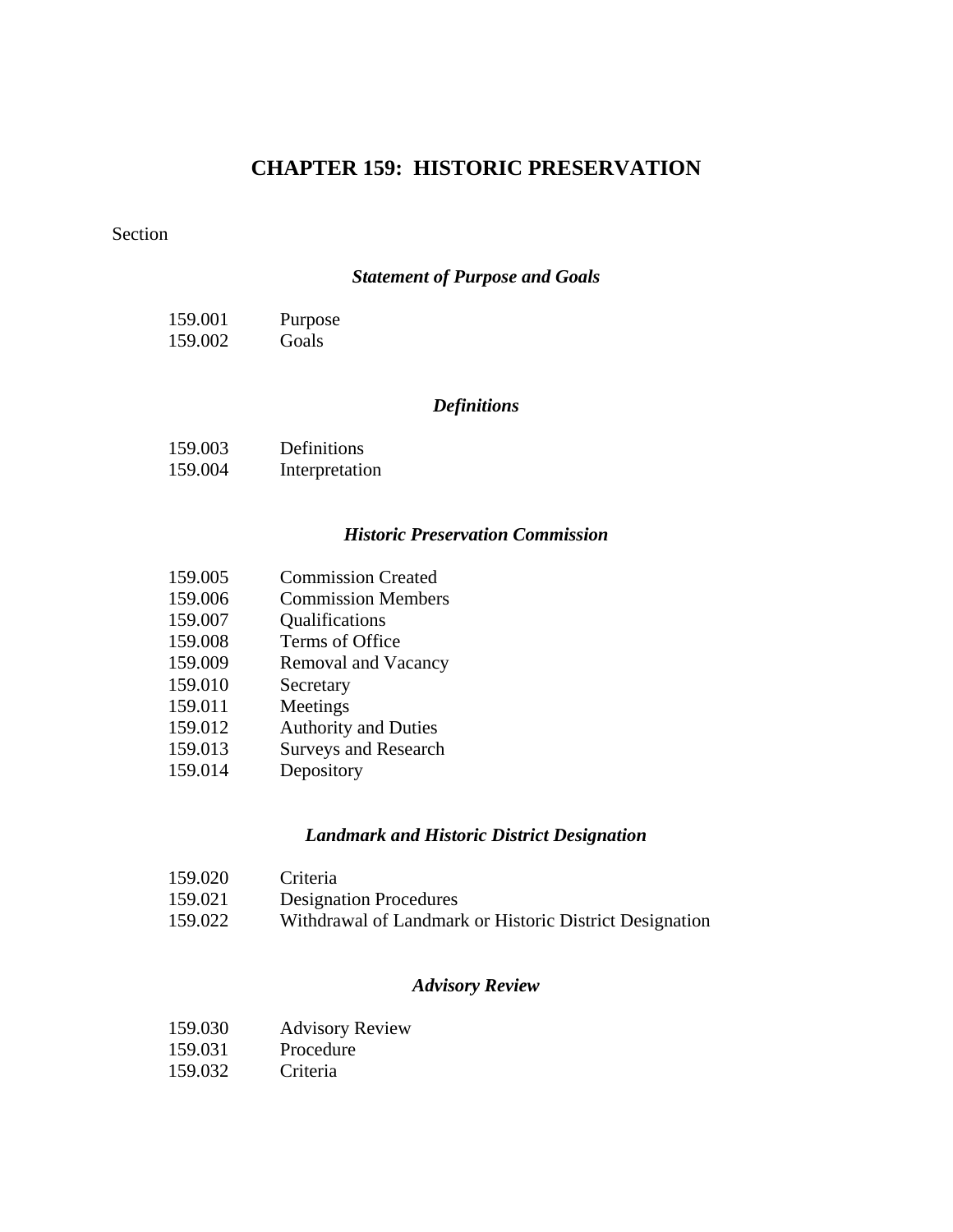# **Huntley – Land Usage**

# *[Certification](#page-21-0)*

| 159.040 | Eligibility                     |
|---------|---------------------------------|
| 159.041 | <b>Certification Procedures</b> |
| 159.042 | Withdrawal of Certification     |

# *[Certificate of Appropriateness](#page-22-0)*

- 159.050 Certificate of Appropriateness<br>159.051 Procedure
- 159.051 Procedure<br>159.052 Appeal
- Appeal<br>Criteria
- $159.053$

#### *[General Provisions](#page-27-0)*

- 159.060 Violations
- 159.061 Interpretation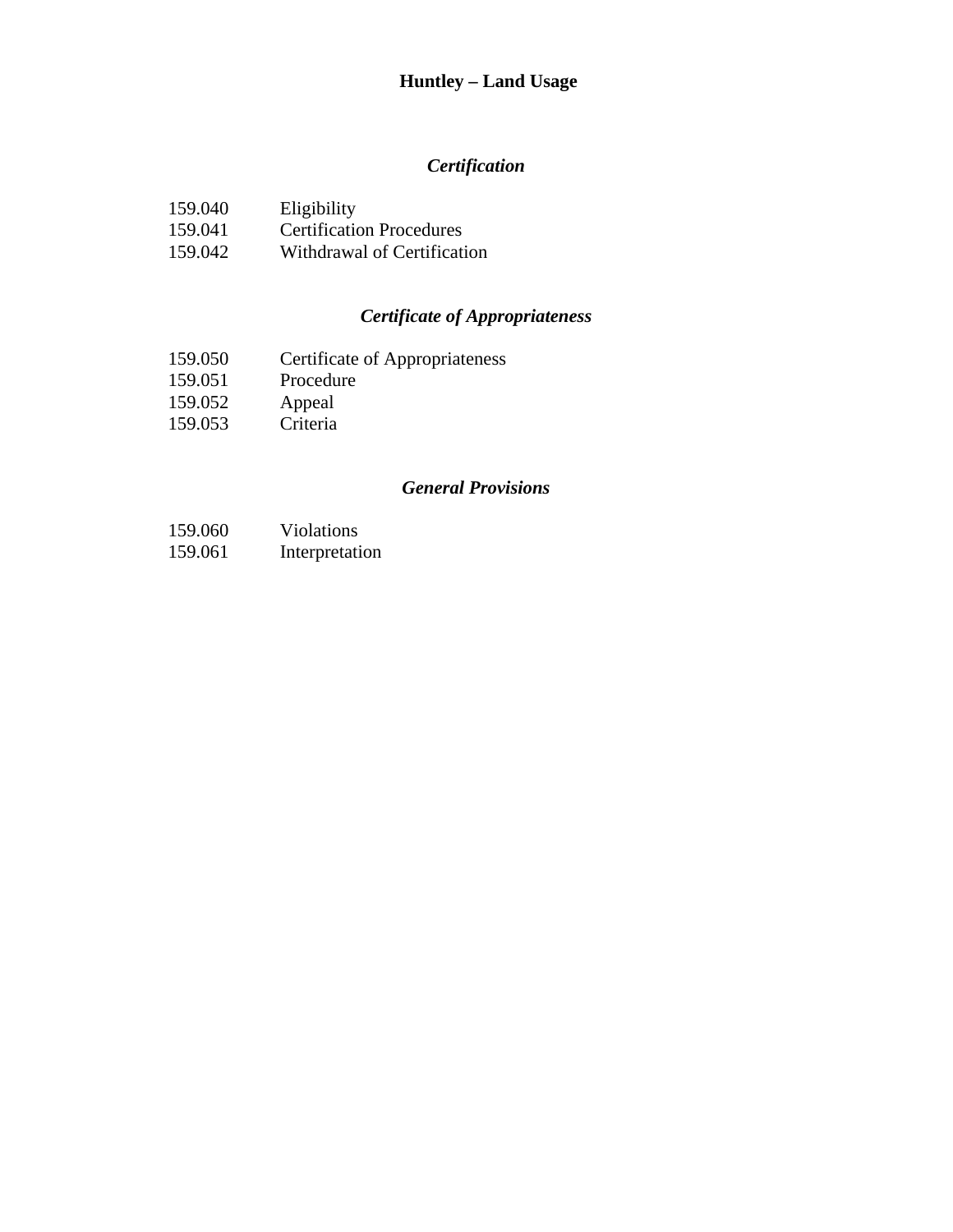# **STATEMENT OF PURPOSE AND GOALS**

#### <span id="page-3-0"></span>**§ 159.001 Purpose**.

 The purpose of this Chapter is to promote historic and architectural preservation in the Village. The Village seeks to protect, enhance, and perpetuate those historical structures, buildings, objects, and sites valued by the Village and its residents that are significant to the Village's archaeology, history, culture, and architecture.

## **§ 159.002 Goals.**

This Chapter is created in order to:

- (A) foster civic pride in the beauty and accomplishments of the past as represented in the Village's landmarks and historic districts;
- (B) preserve, promote, and maintain the Village's historic resources;
- (C) protect and enhance the Village's attractiveness to residents, visitors, and prospective homebuyers;
- (D) maintain and improve property values in the Village;
- (E) protect, preserve, and enhance the Village's aesthetic appearance and character;
- (F) encourage the designation of landmark and historic district status upon structures, buildings, objects, and sites on a local, state, and national level; and
- (G) educate the general public as to the significance of historic preservation.

# **DEFINITIONS**

# **§ 159.003 Definitions.**

 For the purpose of this Chapter, certain words, phrases, and terms, shall be construed as set forth in this article.

**Addition.** Any act or process that changes the exterior architectural appearance of a structure by adding to, joining with, or increasing the size or capacity of the structure.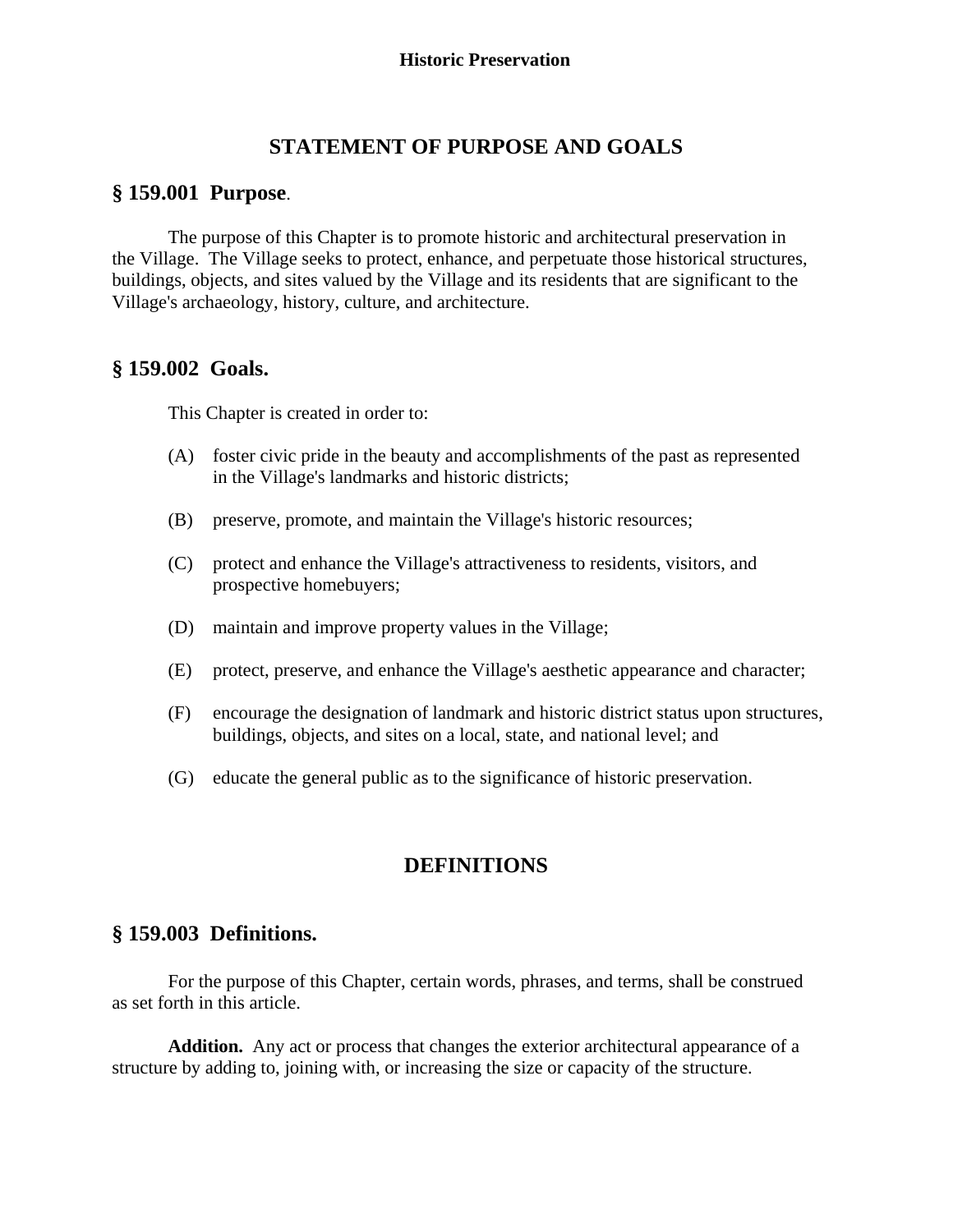**Advisory Review.** The procedure established in Article V of this Chapter to consider plans for the alteration or demolition of either a designated landmark or a structure, building, object, or site within a designated historic district.

**Alteration**. Any act or process other than demolition that changes the exterior architectural appearance of a landmark or any structure, building, object, or site in a designated historic district, including without limitation the erection, construction, reconstruction, addition, repair, rehabilitation, removal, restoration, or relocation of any structure.

**Area.** A specific geographic division of the Village.

**Board of Trustees**. The President and Board of Trustees of the Village of Huntley.

**Building**. A structure having a roof that is supported by columns or walls for the shelter, support, or enclosure of persons, animals, or chattels.

**Certificate of Appropriateness**. A certificate issued by the Commission and signed by the Chairperson or designee approving plans for the alteration or demolition of a certified landmark or a certified structure, building, object, or site within a designated historic district.

**Commission**. The Huntley Historic Preservation Commission.

**Commissioners.** The members of the Commission.

**Construction**. The act of adding an addition to, reconstructing, or otherwise altering an existing structure, or the act of erecting a new principal or accessory structure on a site.

**Declaration**. A notarized instrument executed by the legal and, if applicable, beneficial owner or owners of property, which instrument identifies the property and sets forth such owner's agreement to accept the certification of such property as a landmark or as a structure, building, object, or site within a designated historic district in accordance with Article VI of this Chapter.

**Demolition.** Any act or process that destroys a structure, building, or object in whole or in part to the extent of 50 percent of its volume.

**Design Guidelines.** Standards of appropriate activity that will preserve the historic and architectural appearance and character of a structure, building, object, site, or area.

**Exterior Architectural Appearance.** The architectural character, general composition, and general arrangement of the exterior of a structure, building, object, or site, including without limitation the kind, color, and texture of the building material and the type, design, and character of all windows, doors, light fixtures, signs, and appurtenant elements.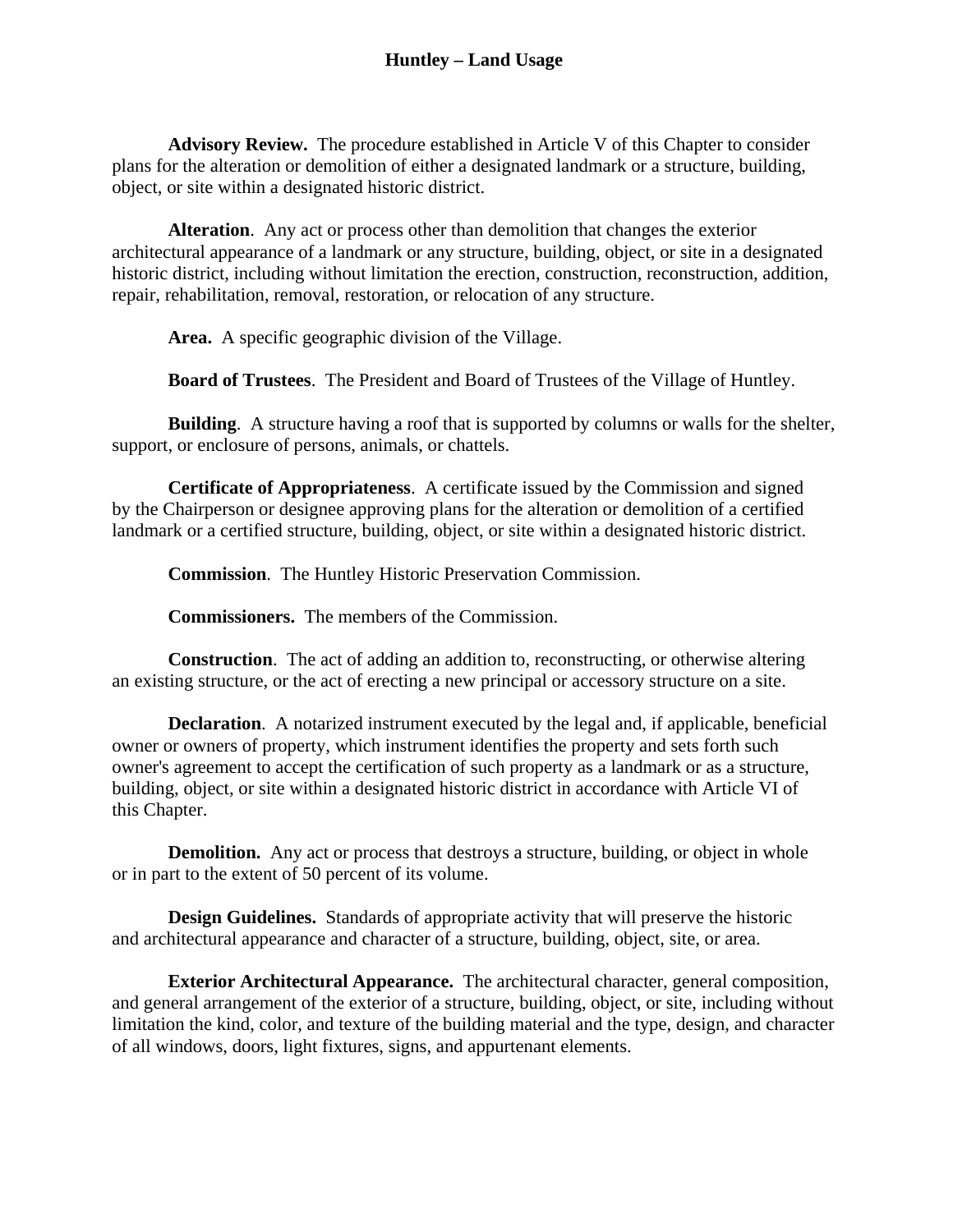**Historic District**. An area designated as an historic district by ordinance duly passed and published by the Board of Trustees and which may contain within definable geographic boundaries one or more landmarks and which may have within its boundaries other structures, buildings, objects, or sites that, while not of such historic and/or architectural significance to be designated as landmarks, nevertheless contribute to the overall visual characteristics of the landmark or landmarks located within such historic district. Any area designated as a "Historic Preservation District" by the U.S. Secretary of the Interior in the National Register of Historic Sites and Places shall also be an historic district as defined herein.

**Landmark**. A structure, building, object, and/or site designated as a landmark by ordinance duly passed and published by the Board of Trustees which has a special character or historical and/or architectural interest or value as part of the development, heritage, or culture of the Village, the State of Illinois, or the United States, and as such is worthy of preservation, restoration, and/or rehabilitation. Any structure, building, object, or site designated as a "landmark" by the U.S. Secretary of the Interior in the National Register of Historic Places or by the Illinois Director of Conservation in the Illinois Register of Historic Places shall also be a landmark as defined herein.

**Object.** A material or natural thing of functional, architectural, cultural, historical, aesthetic, or scientific value that may be, by nature or design, movable yet related to a specific setting or environment.

**Rehabilitation**. The process of returning a structure, building, object, or site to a state of utility, through repair, construction, or alteration, which makes possible an efficient contemporary use while preserving those portions and features of the property which are significant to its historic, architectural, and cultural values.

**Relocation**. The process of moving a structure, building, or object on its site or to another site.

**Restoration.** The process of restoring, repairing, or reconstructing a property, through repair, construction, or alteration, to a former or original condition that enhances those portions and features of the property that are significant to its historic, architectural, and cultural values.

**Site.** A single lot or parcel of property.

**Structure.** Anything constructed or erected, the use of which requires permanent or temporary location on or in the ground or attached to something having a permanent location on or in the ground.

 **Village**. The Village of Huntley.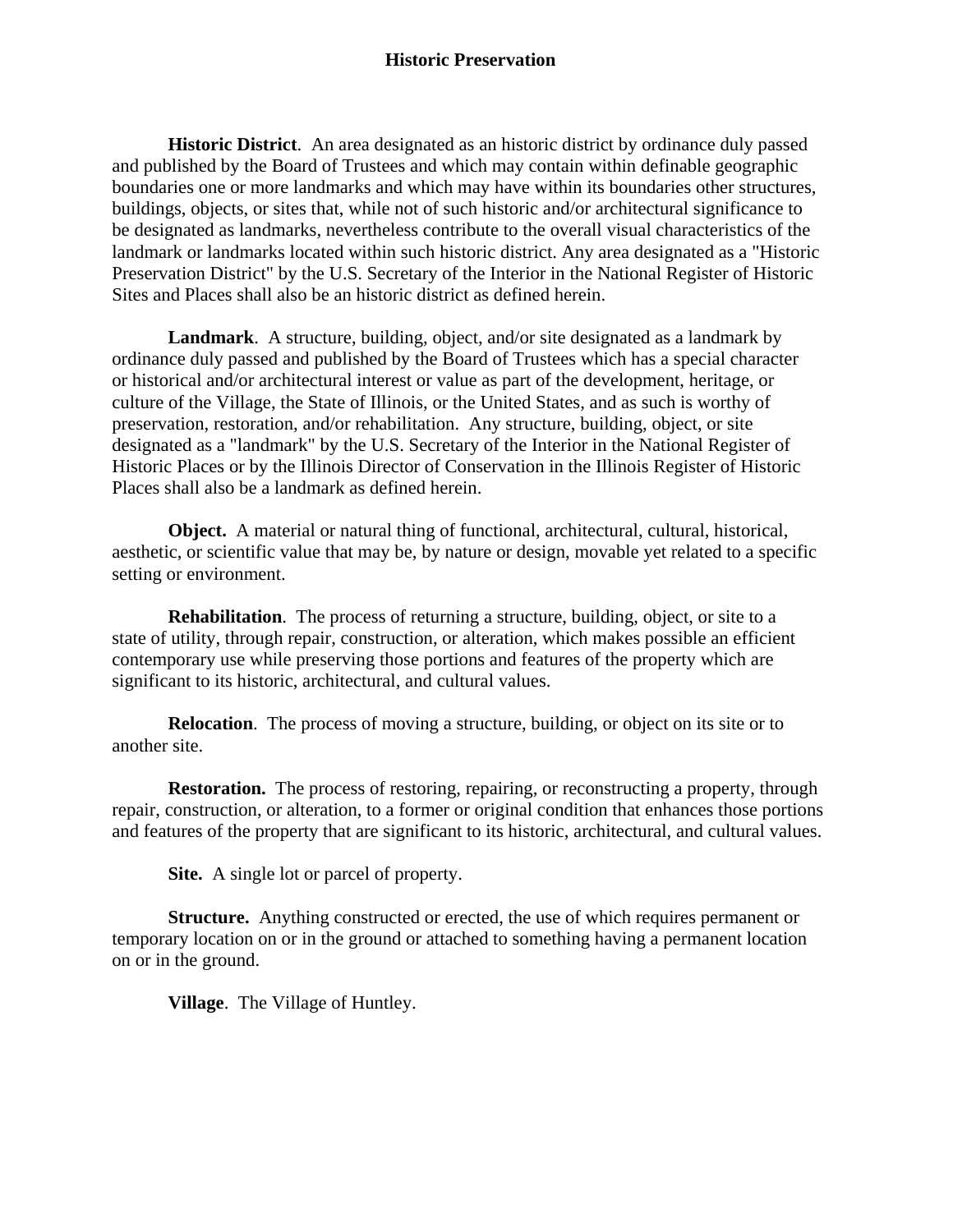# <span id="page-6-0"></span>**§ 159.004 Interpretation.**

Unless specifically defined herein, words or phrases in this Chapter shall be interpreted so as to give them the same meaning as they have in common usage and so as to give this Chapter its most reasonable application.

#### **HISTORIC PRESERVATION COMMISSION**

#### **§ 159.005 Commission Created.**

There is hereby created the Historic Preservation Commission of the Village of Huntley.

### **§ 159.006 Commission Members.**

 The Commission shall consist of 7 members who shall be residents of the Village appointed by the Village President and approved by the Board of Trustees. The President shall designate one Commissioner as Chairperson and a second Commissioner as Vice-Chairperson.

## **§ 159.007 Qualifications.**

 The Commissioners shall be appointed on the basis of expertise, experience, or interest in historic preservation or architectural history, building construction or engineering, architecture or landscaping, finance, neighborhood organization, or real estate.

#### **§ 159.008 Terms of Office.**

 The term of office for Commissioners shall be five years . Initially, the Chairperson shall be appointed for a term of five years, the Vice-Chairperson shall be appointed for a term of four years, and the remaining 3 Commissioners shall be appointed for initial terms of three, two, and one year, respectively; thereafter such Commissioners or their successors shall be appointed for a term of five years as herein provided for the appointment and approval of such Commissioners.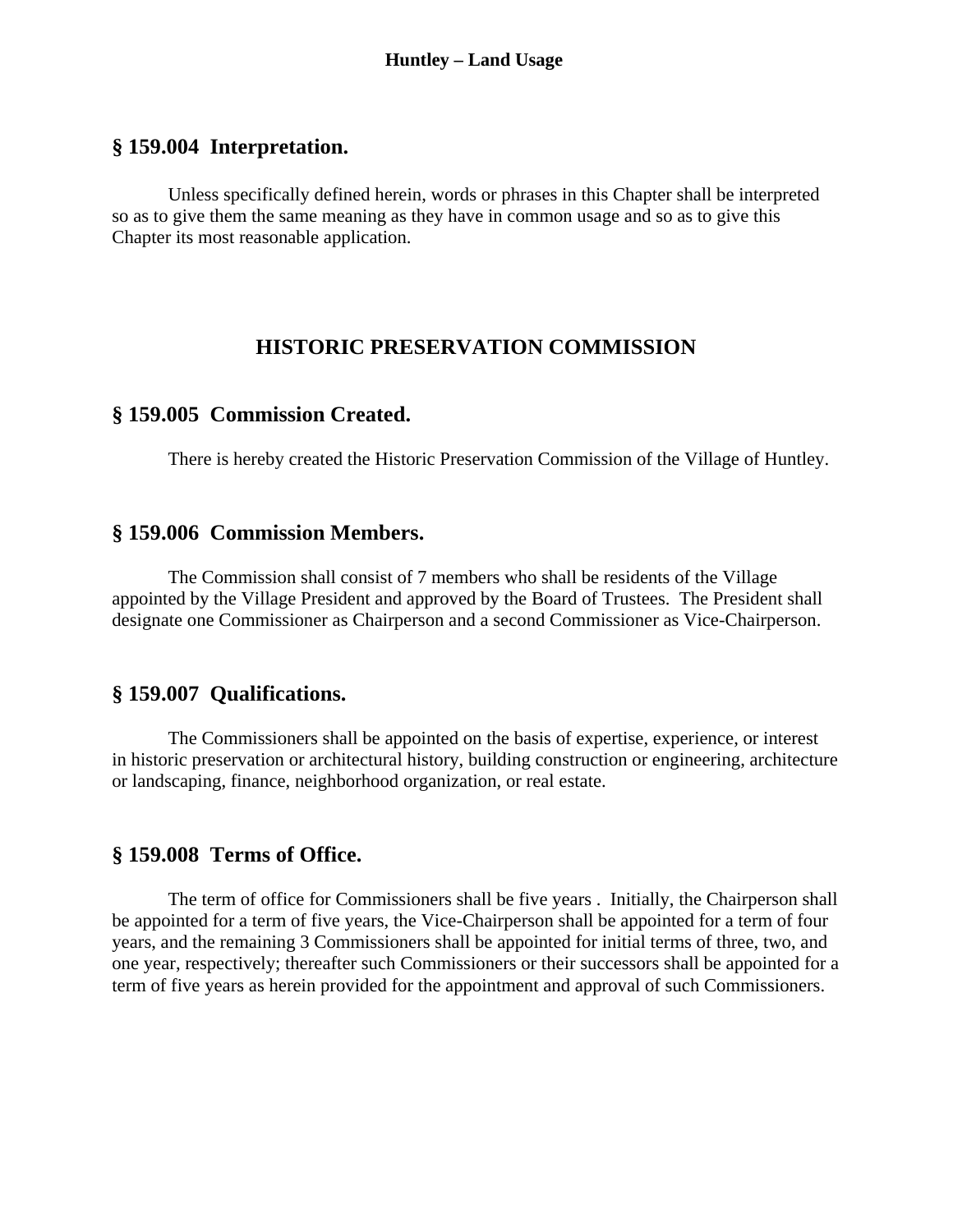# **§ 159.009 Removal and Vacancy.**

 The Board of Trustees shall have the power to remove any Commissioner for cause after a public hearing. Vacancies in the Commission shall be filled for the remainder of the unexpired term in the manner herein provided for the appointment and approval of a Commissioner.

## **§ 159.010 Secretary.**

 The Board of Trustees shall furnish a Secretary to the Commission. The Secretary shall have the following duties:

- (A) to record the minutes of each Commission meeting and public hearing,
- (B) to be responsible for the publication and distribution of copies of the minutes, reports, and decisions of the Commission to the Commissioners, the Board of Trustees, the Building Official, and the Village Clerk;
- (C) to cause notice to be sent or published for all public hearings conducted by the Commission;
- (D) to advise the Village President of vacancies on the Commission and the expiring terms of the Commissioners, and
- (E) to prepare and submit to the Board of Trustees a complete record of the proceedings before the Commission pertaining to any matter requiring consideration by the Board of Trustees.

# **§ 159.011 Meetings.**

- (A) Meetings shall be held at regularly scheduled times to be established by resolution of the Commission at the beginning of each calendar year or at any time upon the call of the Chairperson. There shall be a minimum of four meetings per year.
- (B) A quorum shall consist of four (4) Commissioners. A concurring vote of a majority of those members present and constituting a quorum is necessary to render a decision on any matter upon which the Commission is authorized to act; provided, however, that the affirmative vote of at least four Commissioners shall be required to recommend that a structure, building, object, site, or area be designated as a landmark or historic district. Notwithstanding the foregoing, any advisory review conference may be conducted by a designated subcommittee of the Commission consisting of no fewer than four Commissioners.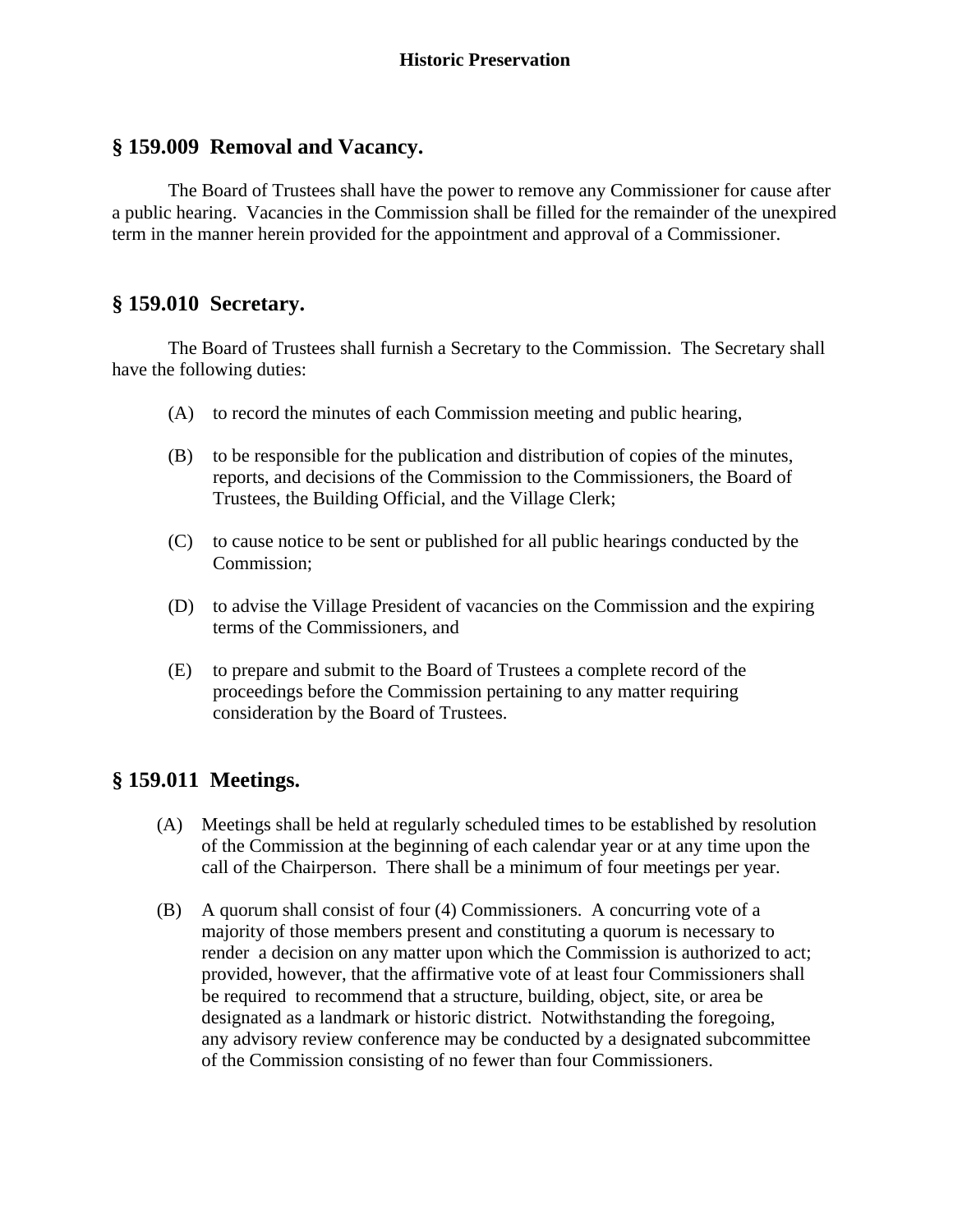- (C) The Chairperson shall preside over all meetings and hearings of the Commission. In the absence of the Chairperson, the Vice-Chairperson shall assume the duties and responsibilities of the chair.
- (D) All meetings shall be conducted in accordance with the Open Meetings Act of the State of Illinois.
- (E) No member of the Commission shall vote on any matter involving any property in which such Commissioner has a legal or beneficial ownership interest or any other matter where such Commissioner's interest would violate section 3-14-4 of the Illinois Municipal Code or any other law.
- (F) The Commission may adopt its own rules of procedures. In the absence of such rules, the Commission shall conduct its business, as nearly as practicable, in accordance with Robert's Rules of Order.
- (G) The Commissioners shall serve without compensation.

# **§ 159.012 Authority and Duties.**

 Subject to the laws of the State of Illinois, the Huntley Village Code, and any other ordinances and resolutions of the Village, the Commission shall have and may exercise the authority and duties herein described:

- (A) to conduct a survey of structures, buildings, sites, objects, and areas in the Village in order to identify those with architectural, historical, archaeological, or cultural significance;
- (B) to provide information and assistance relevant to the designation of landmarks and historic districts;
- (C) to assist persons in the preparation of an application involving the designation or certification of landmarks and historic districts and the alteration or demolition of the same;
- (D) to hold public hearings, review applications, conduct advisory review conferences, and make recommendations or decisions regarding the designation of landmarks and historic districts, the alteration or demolition of the same, and the issuance of Certificates of Appropriateness for such actions;
- (E) to keep a register of all structures, buildings, objects, sites and areas that have been designated and/or certified as landmarks or historic districts, including all information required for each designation;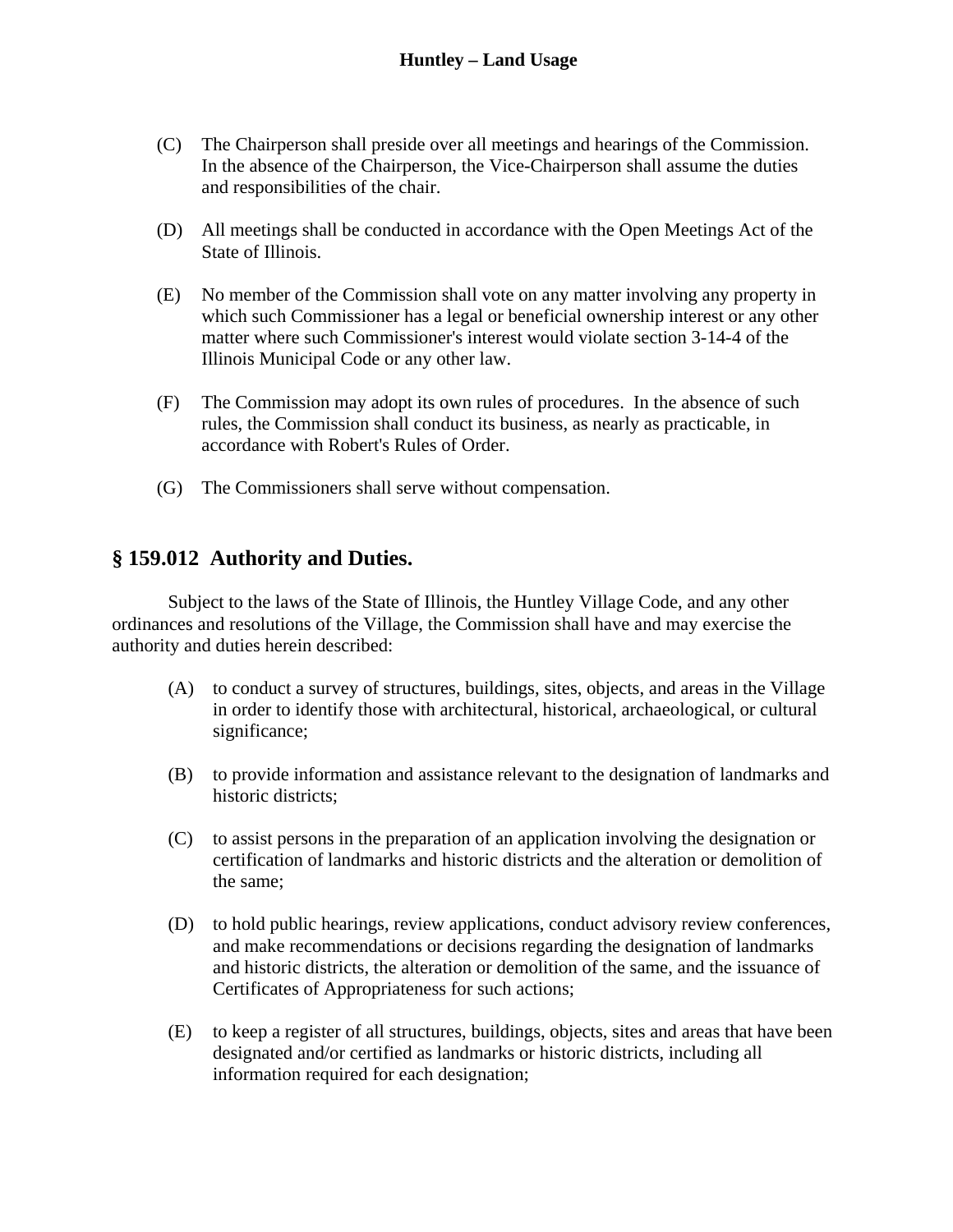- (F) to determine an appropriate design of markers for designated and/or certified landmarks and historic districts;
- (G) to develop and maintain technical information relating to preservation, rehabilitation, and restoration, and to provide assistance relating to such matters to architects, contractors, tradespersons, craftspersons, property owners, and others;
- (H) to inform and educate the Village residents concerning the historic and architectural heritage of the Village by publishing appropriate maps, newsletters, brochures, and pamphlets, and by holding programs and seminars;
- (I) to review, upon request of the Board of Trustees, the Zoning Board of Appeals, or the Plan Commission, proposed zoning amendments, applications for special use permits, applications for zoning variations, or applications for appearance review that affect proposed or designated landmarks and historic districts;
- (J) to request technical advice and assistance from Village staff members, and to retain specialists or consultants when expressly authorized by the Board of Trustees;
- (K) to seek "Certified Local Government" status for the Village pursuant to the United States Department of Interior's standards so as to take advantage of financial and other assistance which may become available through that Department and other sources;
- (L) to seek certification of the Village's Historic Preservation Ordinance with the Illinois Historic Preservation Agency and the United States Department of the Interior so as to qualify structures, buildings, objects, or sites certified as landmarks pursuant to this Chapter as, an "historic building" under the Revenue Act, Ill. Rev. Stat. ch. 120, ¶¶ 482 et seq., or as a "certified historic structure" under the Tax Reform Act of 1986, 26 U.S.C. §§ 1 et seq., or under other legislation subsequently passed into law by the State of Illinois or the United States;
- (M) to submit an annual written report to the Board of Trustees; and
- (N) to perform such other functions as directed by the Board of Trustees, including without limitation regulatory, acquisitive, informational, and incentive-oriented functions.

# **§ 159.013 Surveys and Research.**

 The Commission shall undertake an ongoing survey and research effort in the Village to identify areas, sites, structures, buildings, and objects that have historic, cultural, architectural, or aesthetic importance, interest, or value. As part of the survey, the Commission may review and evaluate any prior surveys and studies by any unit of government or private organization and compile appropriate descriptions, facts, and photographs.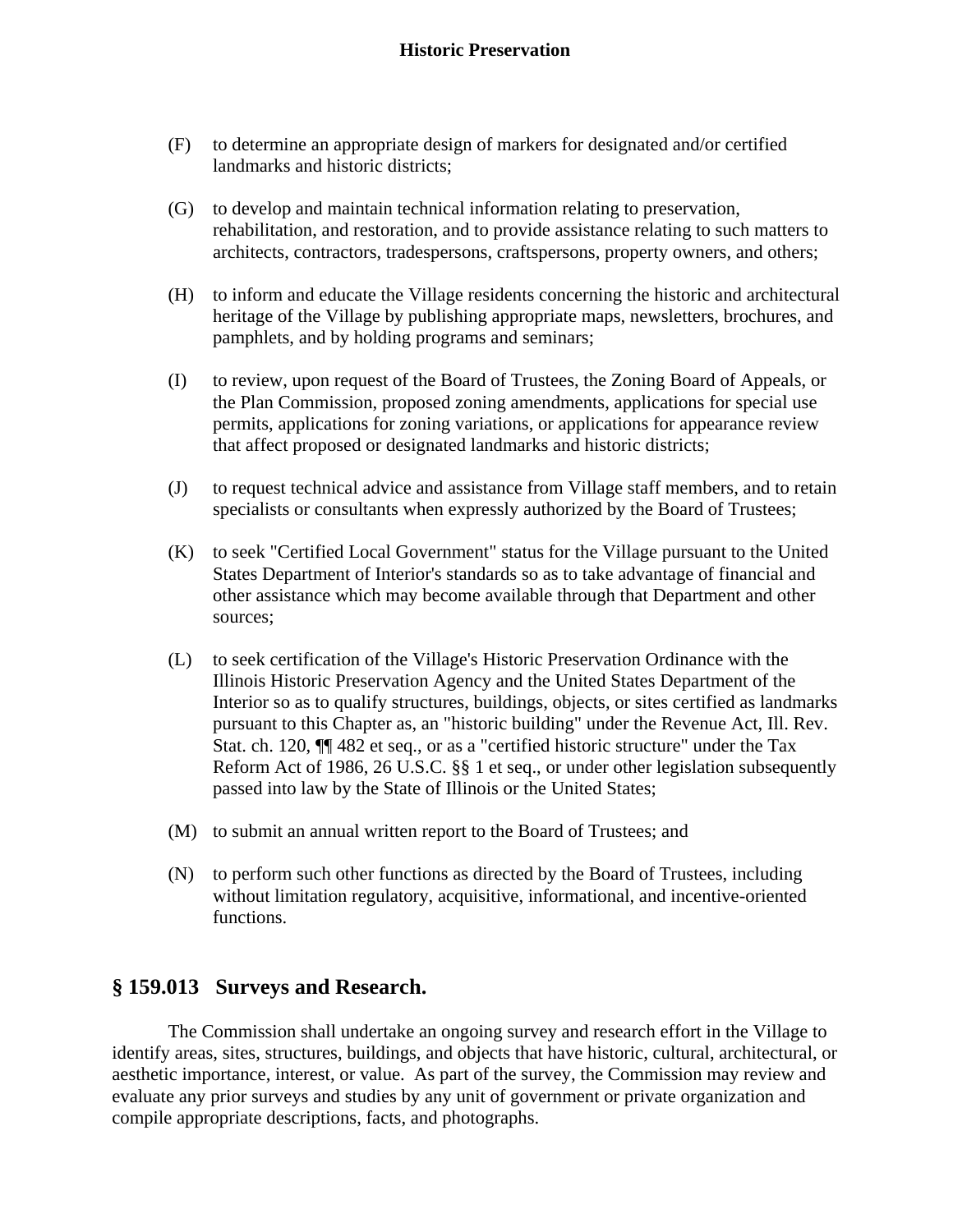# <span id="page-10-0"></span>**§ 159.014 Depository.**

 The office of the Village Clerk shall be the depository for, all applications, maps, reports, records of proceedings, decisions, and other materials created by and in conjunction with the Commission. These historic preservation materials shall be made available to the public.

# **LANDMARK AND HISTORIC DISTRICT DESIGNATION**

#### **§159.020 Criteria**.

 The Commission shall consider the criteria provided herein in order to recommend a structure, building, object, or site for designation as a landmark, or an area for designation as an historic district.

- (A) General considerations.
	- 1. The structure, building, object, site, or area has significant character, interest, or value as part of the historic, cultural, aesthetic, or architectural characteristics of the Village, the State of Illinois, or the United States.
	- 2. The structure, building, object, site, or area is closely identified with a person or persons who significantly contributed to the culture or development of the Village, the State of Illinois, or the United States.
	- 3. The structure, building, object, site, or area involves the notable efforts of, or is the only known example of work by, a master builder, designer, architect, architectural firm, or artist whose individual accomplishment has influenced the development of the Village, State of Illinois, or the United States.
	- 4. The unique location or singular physical characteristics of the structure, building, object, site, or area make it an established or familiar visual feature.
	- 5. The activities associated with a structure, building, object, site, or area make it a current or former focal point of reference in the Village.
	- 6. The structure, building, or object is of a type or is associated with a use once common but now rare, or is a particularly fine or unique example of a utilitarian structure and possesses a high level of integrity or architectural significance.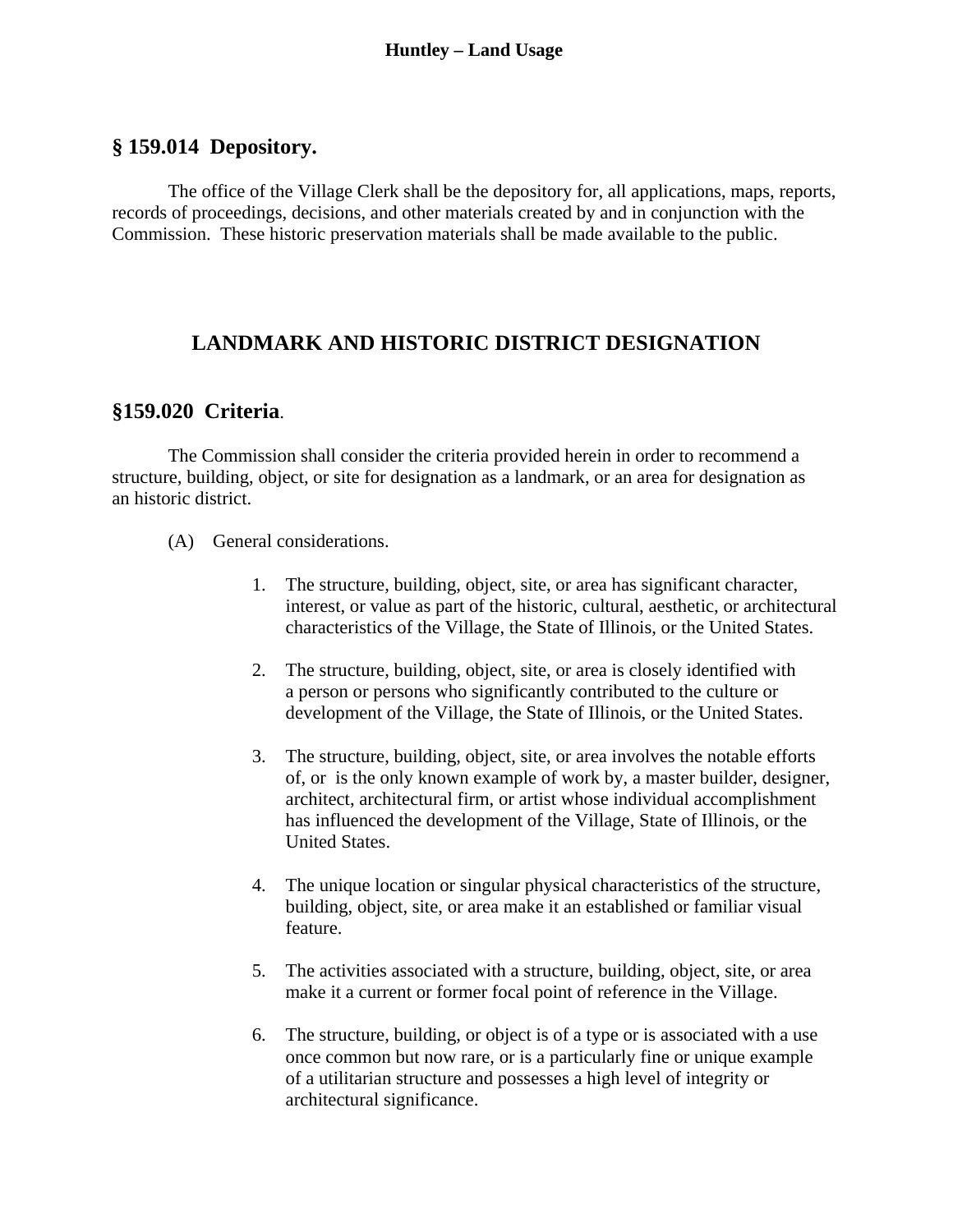- 7. The structure, building, object, or site is in an area that has yielded or is likely to yield historically significant information, or even prehistoric data.
- (B) Architectural Significance.
	- 1. The structure, building, object, site, or area represents certain distinguishing characteristics of architecture inherently valuable for the study of a time period, type of property, method of construction, or use of indigenous materials.
	- 2. The structure, building, object, site, or area embodies elements of design, detail, material, or craftsmanship of exceptional quality.
	- 3. The structure, building, object, site, or area exemplifies a particular architectural style in terms of detail, material, and workmanship and has undergone little or no alteration since its original construction.
	- 4. The structure, building, object, site, or area is one of the few remaining examples of a particular architectural style and has undergone little or no alteration since its original construction.
	- 5. The structure, building, object, site, or area is, or is part of, a contiguous grouping that has a sense of cohesiveness expressed through a similarity of style characteristics, time period, type of property, method of construction, or use of indigenous materials and accents the architectural significance of an area.
	- 6. The detail, material, and workmanship of the structure, building, object, or site can be valued in and of themselves as reflective of or similar to those of the majority of the older visual elements in the area.
- (C) Historic Significance.
	- 1. The structure, building, object, site, or area is an exceptional example of an historic or vernacular style, or is one of the few such remaining properties of its kind in the Village.
	- 2. The structure, building, object, site, or area has a strong association with the life or activities of a person or persons who have significantly contributed to or participated in the historic or cultural events of the Village, the State of Illinois, or the United States.
	- 3. The structure, building, object, site, or area is associated with an organization or group, whether formal or informal, from which persons have significantly contributed to or participated in the historic or cultural events of the United States, the State of Illinois, or the Village.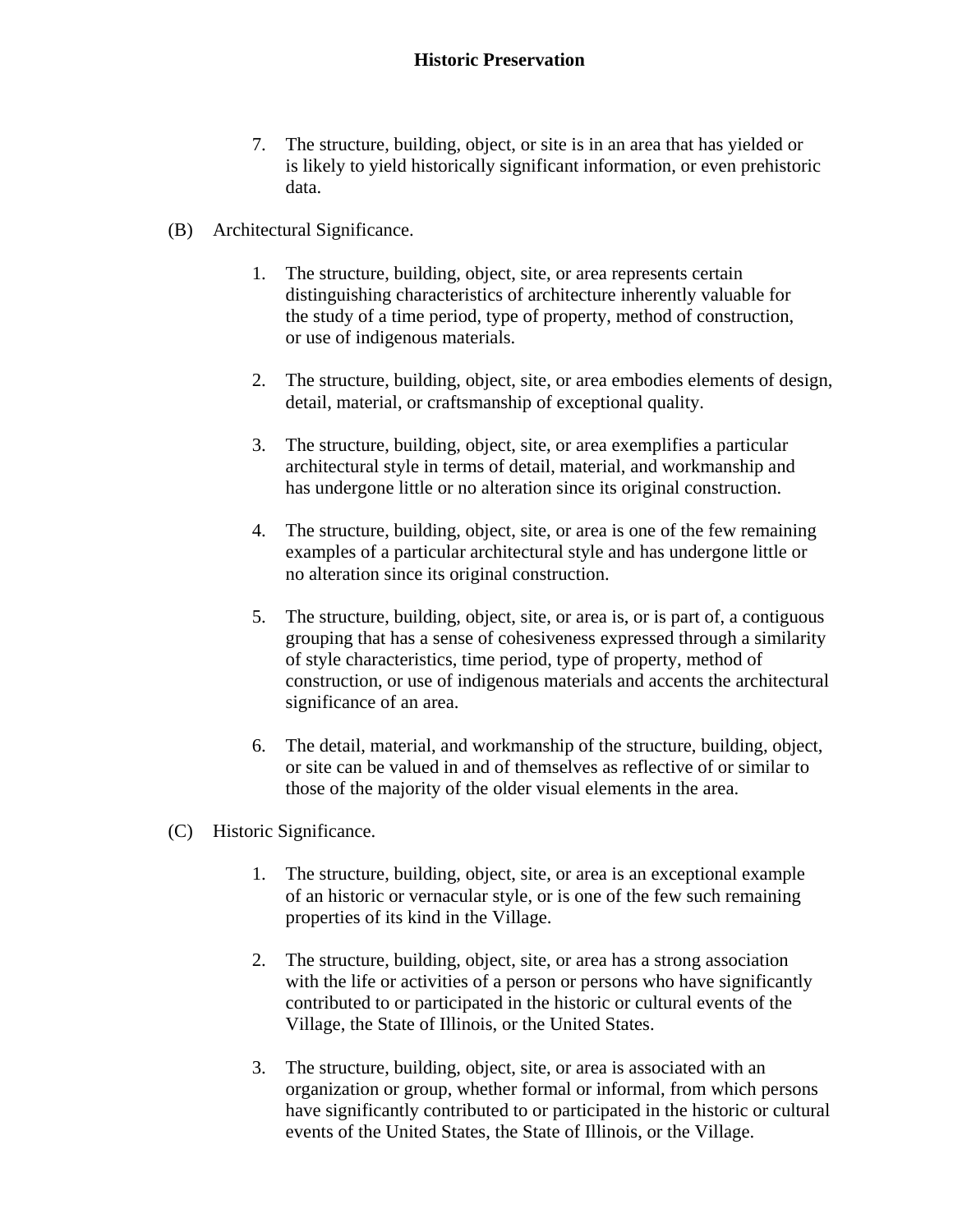- 4. The structure, building, object, site, or area is associated with a notable historic event.
- 5. The structure, building, object, site, or area is associated with an antiquated use due to technological or social advances.
- 6. The structure, building, object, site, or area is a monument to or a cemetery of an historic person or persons.

# **§ 159.021 Designation Procedures**.

(A) Nominations.

Nominations for designation of a landmark or historic district may be submitted by a Commissioner, the owner of the nominated site, or 50 percent or more of the owners of property within an area to be nominated. Provided however, where a nomination for designation of a landmark is submitted by a Commissioner, prior to sending notice and conducting the public hearing as contemplated hereunder, the Commission shall notify the record owner(s) of said nominated property, in writing, of said nomination. Said written notice shall provide the record owner(s) no less than seven (7) days to object to the nomination for designation of landmark status. If said record owner(s) submits a written objection within said seven day period, no further action shall be taken regarding the nomination. The seven day notice required for the record owner(s) shall be served by either certified mail/return receipt requested, or personal service. The seven day response period shall begin on the first day after service of the notice. Any objection by the record owner(s) must either be delivered by mail with a postmark of on or before the seventh day or delivered personally to one of the Commissioners on or before 5:00 pm on the seventh day. This section of the Ordinance shall be provided to the record owner(s) with the notice required in this section.

(B) Preliminary Review.

Prior to submitting a complete application for designation, an applicant may request the Commission to conduct a preliminary review of whether a structure, building, object, site, or area could qualify as a landmark or historic district. An applicant can seek preliminary review by submitting a request therefore to the Village Clerk that includes at least the information required in either section  $159.21(c)(I)(i-iv)$  or section  $159.21(c)(2)(i-iv)$ , as applicable, and any other information that the applicant wishes to provide. The Commission may then review the information and advise the applicant of its preliminary recommendation on designation based on the information provided. These preliminary review procedures shall be informal and shall not bind either the applicant or the Commission in any way.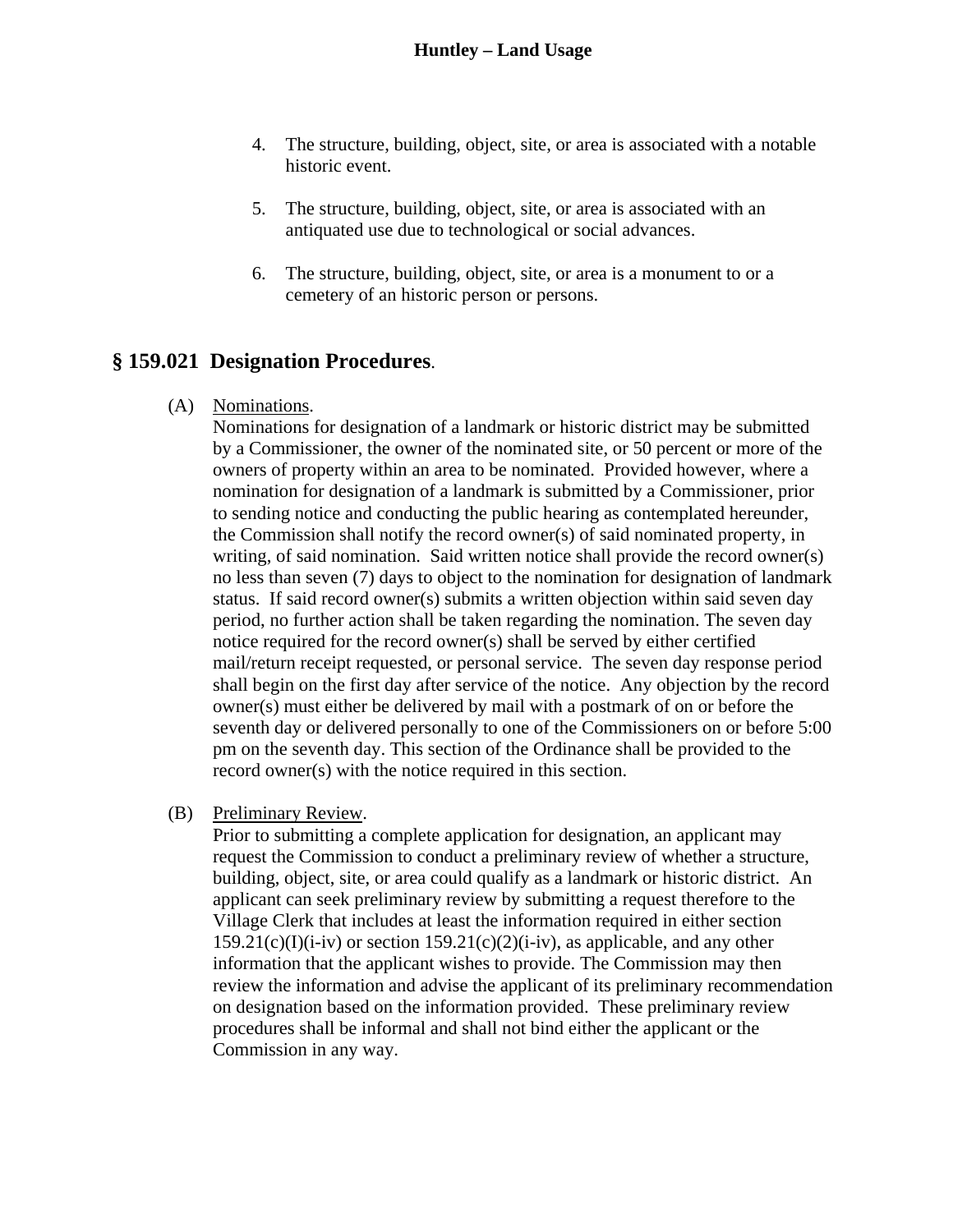#### (C) Application.

The application for nomination shall include as least the following information and specifications:

- 1. For a landmark:
	- (i) Applicant's name and address;
	- (ii) Owner's name and address;
	- (iii) Street address, legal description, or real estate index number(s) of the site;
	- (iv) A written statement describing the structure, building, object, or site and setting forth reasons in support of the proposed designation;
	- (v) Written documentation that the owner or occupant has been notified of or consents to the proposed designation;
	- (vi) Brief description of the structures, buildings, and objects on the nominated site and the structures, buildings, and objects on sites adjacent to and across from such site; and
	- (vii) Whatever additional materials the Commission requests.
- 2. For a historic district:
	- (i) Applicant's name and address;
	- (ii) Owners' names and addresses;
	- (iii) A vicinity map delineating the boundaries of the area to be designated;
	- (iv) A written statement describing the area and the structures, buildings, objects, and sites located therein and setting forth reasons in support of the proposed designation;
	- (v) Written documentation that the owners or occupants have been notified of or consent to the proposed designation;
	- (vi) Brief description of the structures, buildings, objects, and sites in the nominated area and the structures, buildings, objects, and sites, adjacent to and across from such area; and
	- (vii) Whatever additional materials the Commission requests.

Complete application forms shall be filed with the Village Clerk, who shall forward each application to the Commission and its Secretary for action.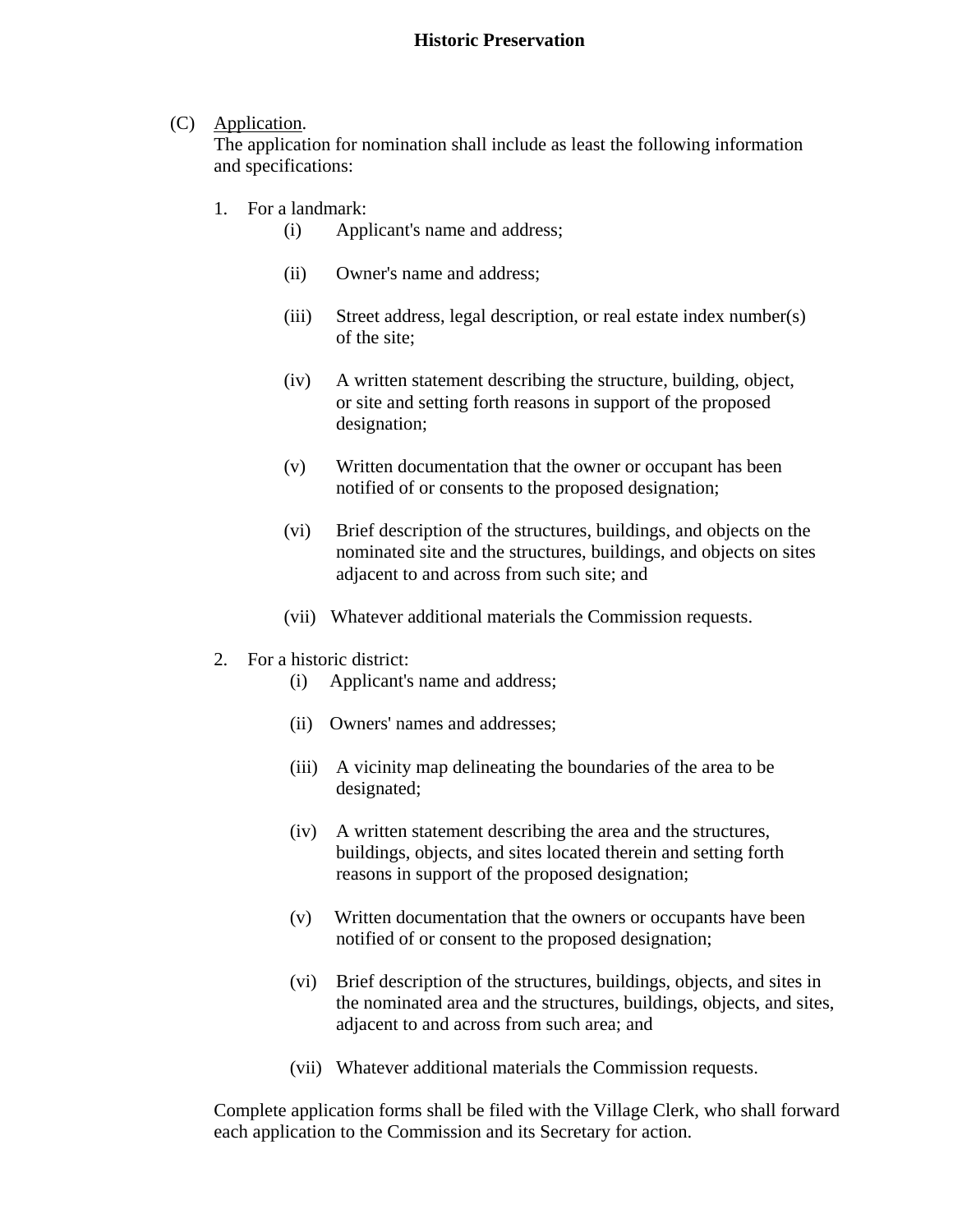#### **Huntley – Land Usage**

(D) Notice.

Within 15 days after the filing of a nomination on a completed application form, the Secretary of the Commission shall schedule a public hearing on the question of the proposed designation by setting forth a date, time, and place for such hearing. Such hearing shall be scheduled for the next available regular meeting of the Commission. The Secretary of the Commission shall cause written notice to be sent to the applicant, the owner or owners of record and, if known, to other persons having a legal or equitable interest in the site or sites nominated for designation and shall also cause notice to be published in a newspaper of general circulation in the Village. Such notice shall be given not less than 15 days prior to the scheduled hearing and shall set forth the nature of such hearing, the site or area involved, and the date, time, and place of such hearing. If, upon diligent search, the identity or whereabouts of the owner or owners of record or legal or equitable interest holders is not ascertainable, notice mailed to the person or persons in whose name such site was last assessed is sufficient notice under this Chapter.

(E) Public Hearing.

At the public hearing, the Commission shall afford all persons present an opportunity to be heard and to express their views pertaining to the proposed designation. The Secretary of the Commission shall record these proceedings. The Commission may adjourn or continue such public hearing without further public notice.

#### (F) Recommendations.

The Commission shall review all information presented to it at the public hearing and shall adopt a recommendation that the nominated landmark or district does or does not meet the criteria for designation as herein prescribed. The recommendation shall be accompanied by a report that shall contain the following information:

- 1. The Commission's rationale for recommending either approval or rejection of the nomination;
- 2. In the case of a landmark meeting the criteria for designation, the significant feature or features in the exterior architectural appearance of the landmark that should be protected and preserved;
- 3. In the case of a historic district meeting the criteria for designation, the significant features in the exterior architectural appearance of any structures, buildings, objects, or sites within the historic district that should be protected and preserved; and
- 4. Any other pertinent comments related to the nomination of the landmark or historic district.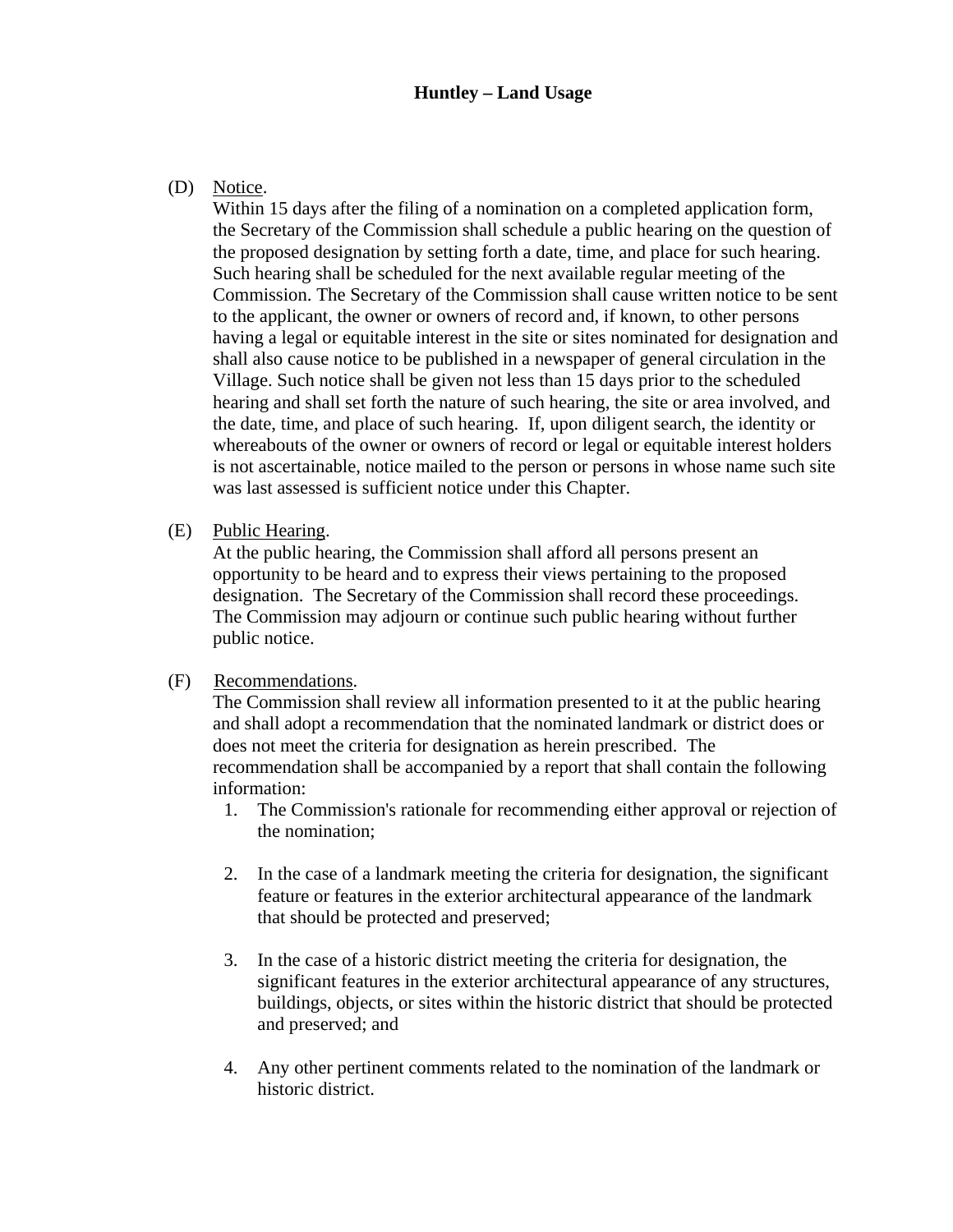The Commission shall submit its recommendations on each nomination to the Board of Trustees, which shall promptly act upon such recommendation. All recommendations by the Commission shall be filed with the Village Clerk and made available to persons requesting the same in writing.

(G) Designation.

An ordinance passed by the affirmative vote of at least four members of the Board of Trustees shall be required to designate an official landmark or historic district. Upon passing an ordinance approving the nomination for a landmark or historic district designation, the Board of Trustees shall direct that notice be sent to the Building Official, the owners of record, and, if known, to other persons having a legal or equitable interest in the designated site or sites, advising them of such designation and informing them that any structure, building, object, site, or area designated as a landmark or located within the boundaries of a designated historic district shall thereafter be subject to the requirements of Article V hereof. The Board of Trustees shall also direct that the ordinance approving a landmark or historic district designation be recorded in either the office of the **Kane or McHenry** County Recorder of Deeds.

(H) Denial of Designation.

An applicant whose nomination for a landmark or historic district designation is denied by the Board of Trustees may request reconsideration by filing a written request within 10 days after a decision denying designation is rendered; provided, however, that the Board of Trustees shall reconsider a nomination only if substantial new evidence or information regarding the nominated landmark or historic district is provided. Once a nomination has been denied by the Board of Trustees, no further nominations involving any site whose designation was denied may be filed for 90 days.

(I) Stay of Proceedings.

No building, demolition, sign, or other permit shall be issued for a proposed landmark or a structure, building, object, site, or area in a proposed historic district from the date when the nomination form is filed with the Village Clerk until the final disposition of the nomination unless the advisory review is completed.

# **§159.022 Withdrawal of Landmark or Historic District Designation.**

(A) Conditions for Withdrawal.

The designation of a structure, building, object, site, or area as a landmark or historic district (or a part thereof) may be withdrawn under any of the following conditions:

 1. The structure, building, object, site, or area has ceased to meet the criteria for designation because the qualities which caused it to be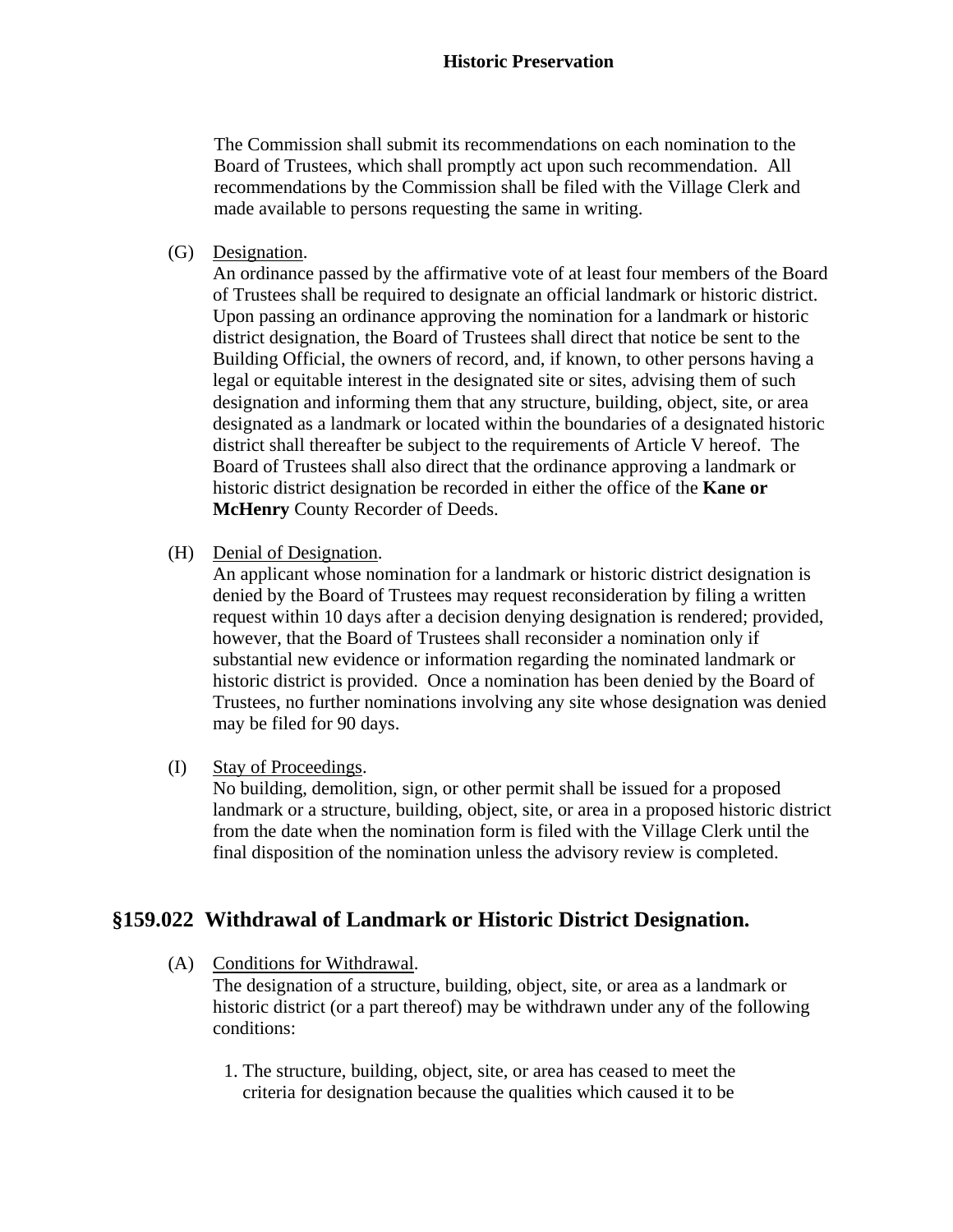originally designated have been lost or destroyed, or such qualities were lost subsequent to nomination, but before designation;

- 2. Additional information shows conclusively that the structure, building, object, site, or area does not possess sufficient significance to meet the designation criteria;
- 3. The original designation was clearly in error; or
- 4. There was prejudicial procedural error in the designation process.
- (B) Requests for Withdrawal.

Any Commissioner, the owner of any designated structure, building, object, or site, or 50 percent or more of the property owners in a designated area may initiate a procedure to withdraw the designation from such structure, building, object, site, or area.

(C) Application and Hearing.

A procedure to withdraw a landmark or historic district designation shall be initiated by filing an application in accordance with paragraph 159. 21(c) hereof. Upon the filing of a completed application, notice shall be given and a public hearing shall be held in accordance with paragraphs 159.21(d) and (e) hereof.

#### (D) Recommendation; Determination.

Promptly after the close of the public hearing, the Commission shall either:

- 1. determine that withdrawal of a designation is not warranted, which determination shall be final; or
- 2. recommend to the Board of Trustees that a designation should be withdrawn. Such determination or recommendation shall be in writing and shall set forth the reasons therefore. Any determination or recommendation shall be submitted to the Board of Trustees, sent to the applicant, and filed with the Village Clerk.
- (E) Board Action.

The Board of Trustees shall promptly act upon a recommendation for withdrawal of a designation. An ordinance passed by the affirmative vote of at least four members of the Board of Trustees shall be required to withdraw an official landmark or historic district designation. Upon passing an ordinance approving the withdrawal of such a designation, the Board of Trustees shall direct that notice be sent to the Building Official, the owners of record, and, if known, to other persons having a legal or equitable interest in the site or sites, advising them that such designation has been withdrawn. The Board of Trustees shall also direct that the ordinance withdrawing a landmark or historic district designation be recorded in either the office of Kane or McHenry County Recorder of Deeds.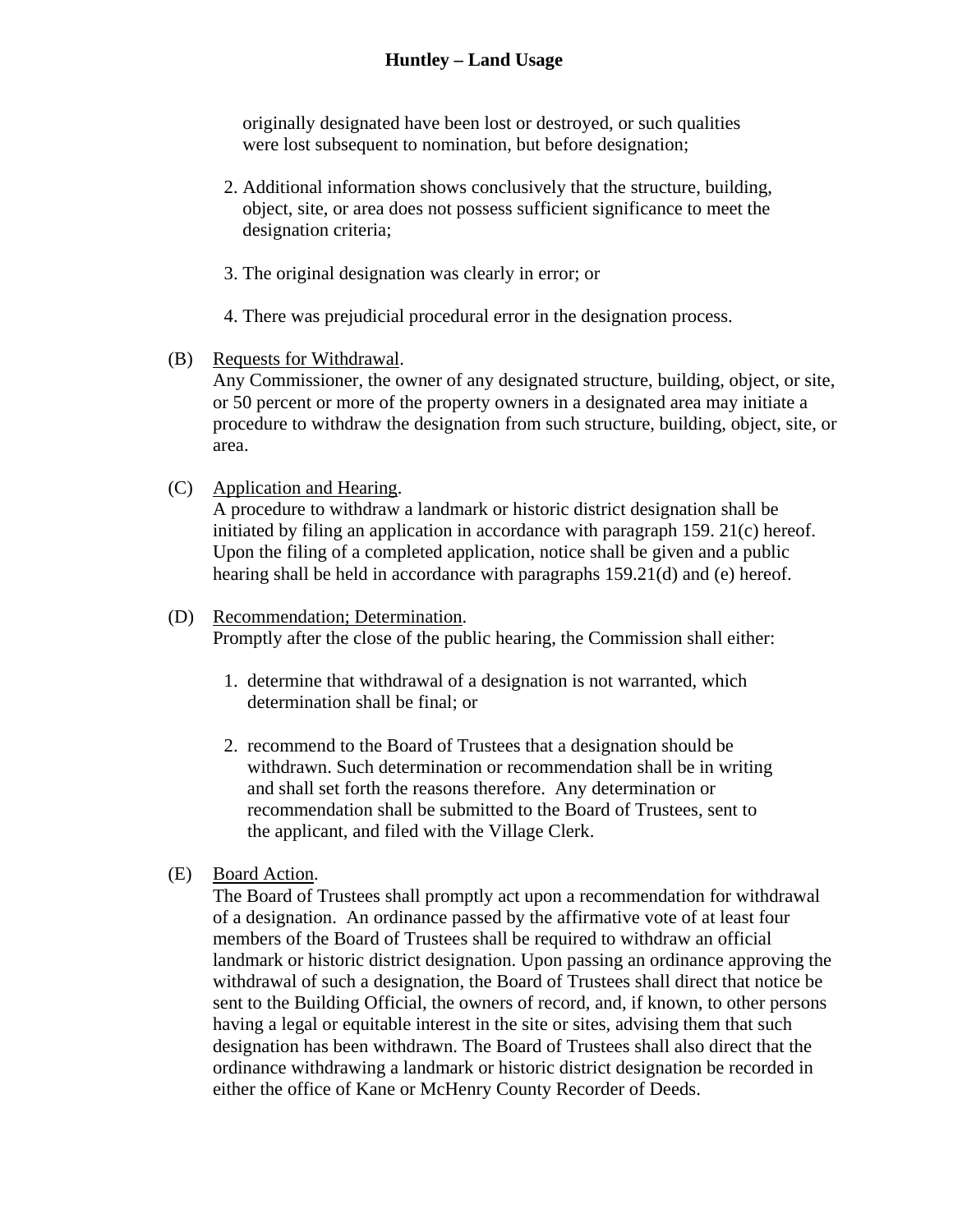# **ADVISORY REVIEW**

# <span id="page-17-0"></span>**§ 159.030 Advisory Review.**

- (A) Unless expressly exempted herein, no permits for the alteration, demolition, signage, or any other physical modifications of a designated landmark or a structure, building, object, site, or area located within a designated historic district may be issued by the Village without the Commission conducting an advisory review in accordance with the procedures and criteria specified in this article.
- (B) An advisory review shall not be required in connection with:
	- 1. a certified landmark, structure, building, object, or site for which a Certificate of Appropriateness is required pursuant to Article VII;
	- 2. permit applications not involving any alteration to or demolition of the exterior architectural appearance of a structure, building, object, or site; or
	- 3. permits necessary for compliance with a lawful order of the Village, including without limitation, any permit necessary to correct what is determined by the issuing officer to be an immediate health or safety problem; provided such order expressly exempts the alteration or demolition from the advisory review procedure; and provided further that such order may be made subject to appropriate conditions to advance the purpose and goals of this Chapter.

# **§ 159.031 Procedure.**

(A) Initiation.

Within five days after the filing of an application for a building, demolition, sign, or other permit, the Building Official shall advise the applicant of the advisory review and shall forward a copy of such application together with plans pertaining thereto to the Commission.

(B) Advisory Review Conference.

Upon receipt of an application from the Building Official, the Commission shall consider the extent to which the proposed alteration or demolition may be consistent or inconsistent with the purpose and goals of this Chapter and the criteria described in section 159.32. If the Commission determines that the proposed alteration or demolition adversely affects the purpose and goals of this Chapter, the Commission shall request a conference with the permit applicant. The Commission shall transmit its concerns and recommendations to the permit applicant at the time such request is made, and the Commission and the permit applicant shall use such conference to reach a mutually satisfactory resolution of the Commission's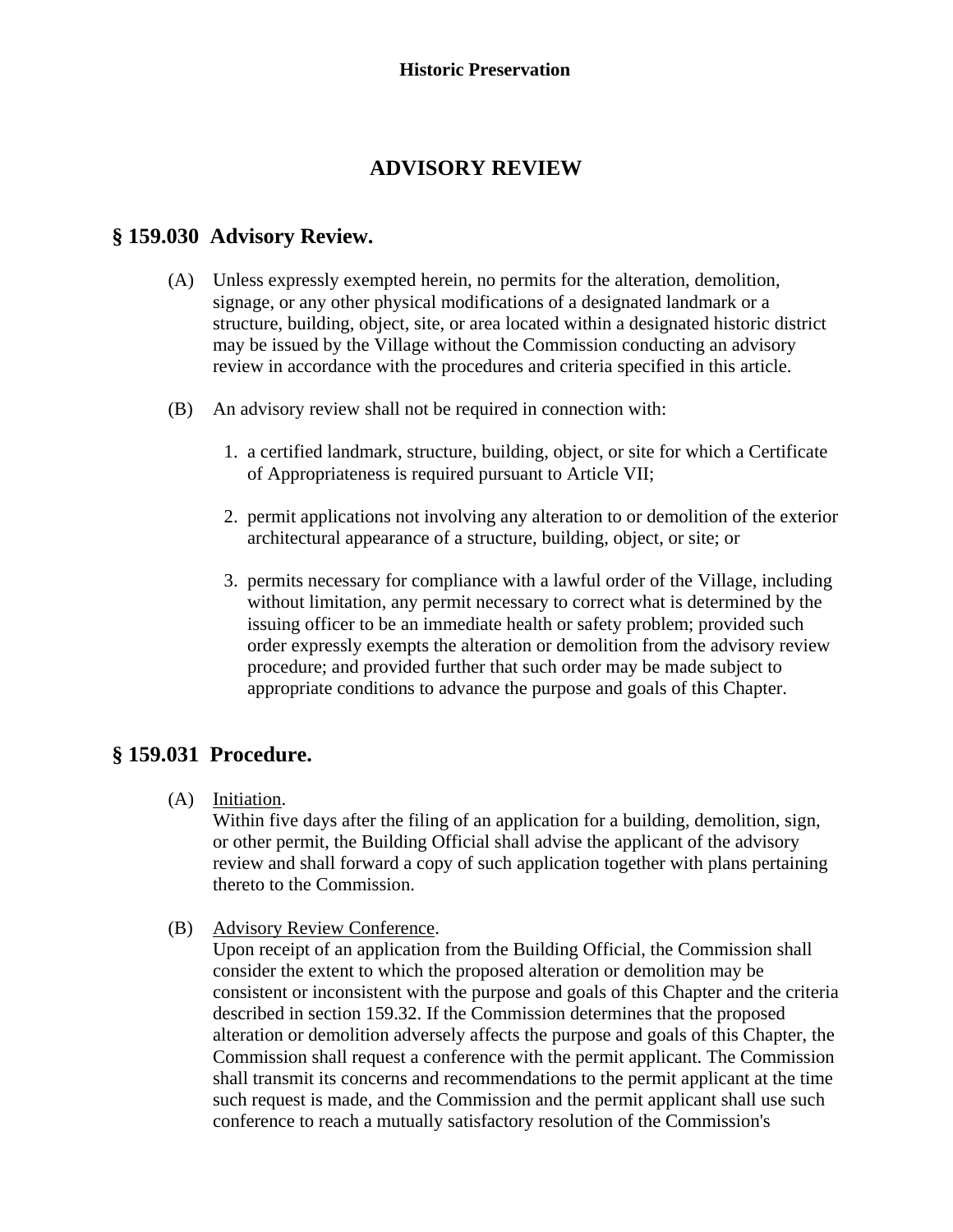## **Huntley – Land Usage**

concerns. If the Commission determines, either with or without a conference, that the proposed alteration or demolition will not adversely affect the purpose and goals of this Chapter, the Commission shall inform the Building Official of such a determination, and the application shall be evaluated strictly on its merits under Village building codes and regulations.

(C) Time for Review.

Except as provided in subsection (d) hereof, not sooner than 120 days after filing an application for a demolition permit, and not sooner than 35 days after filing an application for a building, sign or other permit, for a landmark or a building, structure, object, site, or area in a historic district, a permit applicant may notify the Commission and Building Official in writing that it no longer intends to participate in the advisory review process. Upon receipt of such notice, and notwithstanding any determination of the Commission, the Building Official shall evaluate the application strictly on its merits under Village building codes and regulations. (Ord. No. 94-10-1946)

- (D) Extension of Time for Advisory Review.
	- 1. Any delay in conducting an advisory review conference resulting from an applicant's inability or failure to attend any conference shall extend the time before which such applicant can conclude its participation in the advisory review process.
	- 2. In addition to any other extension, upon request of the Commission and written notice to the permit applicant, the Board of Trustees may consider and grant an extension of the time for review of an application for a demolition permit not exceeding an additional 30 days if the Board determines that the Commission's efforts to preserve a landmark or a structure, building, object, site, or area located within an historic district will promote the public welfare without causing undue hardship on the permit applicant.
- (E) Other Laws and Regulations.

The advisory review shall not negate, modify, or supersede other laws or regulations regarding structural and fire safety.

# **§ 159.032 Criteria.**

 In conducting an advisory review, the Commission shall consider the criteria described herein as applicable.

- (A) General Standards.
	- 1. Reasonable efforts should be made to use a property for its originally intended purpose or to provide a compatible use that requires minimal alteration of a structure, building, object, or site and its environment.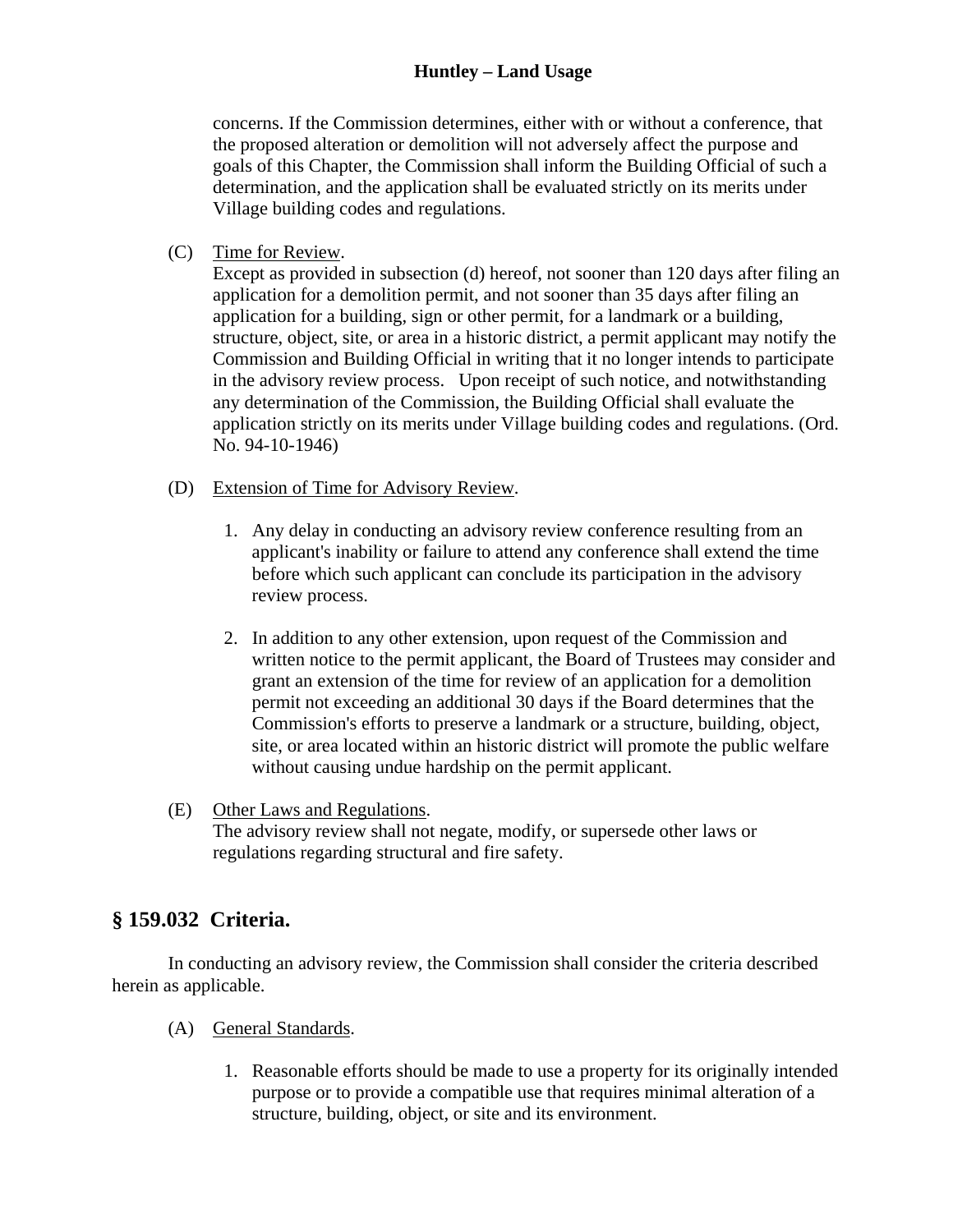- 2. The distinguishing original qualities or character of a structure, building, object, or site and its environment should not be destroyed. No alteration or demolition of any historic material or distinctive architectural feature should be permitted except when necessary to assure an economically viable use of a site.
- 3. All structures, buildings, objects, sites, and areas should be recognized as products of their own time. Alterations that have no historical basis and that seek to create an earlier appearance than the true age of the property are discouraged.
- 4. Changes that may have taken place in the course of time are evidence of the history and development of a structure, building, object, or site and its environment. These changes may have acquired significance in their own right, and this significance should be recognized and respected when dealing with a specific architectural period.
- 5. Distinctive stylistic features or examples of skilled craftsmanship that characterize a structure, building, object, site, or area should ordinarily be maintained and preserved.
- 6. Deteriorated architectural features should be repaired rather than replaced, whenever possible. In the event replacement is necessary, the new material should match the material being replaced in composition, design, color, texture, and other visual qualities. Repair or replacement of missing architectural features should be based on accurate duplications of features, substantiated by historic, physical, or pictorial evidence rather than on conjectural designs or the availability of different architectural elements from other buildings or structures.
- 7. The surface cleaning of structures, buildings, and objects should be undertaken with the gentlest means possible. Sandblasting and other cleaning methods that will damage the structures, buildings, or objects should be avoided.
- 8. New structures, buildings, or objects or alterations to sites should not be discouraged when such structures or alterations do not destroy significant historical, architectural, or cultural features and are compatible with the size, scale, color, material, and character of the site, neighborhood, or environment.
- 9. Wherever possible, new structures, buildings, or objects or alterations to the existing conditions of sites should be done in such a manner that, if such new structures or alterations were to be removed in the future, the essential form and integrity of the original structure, building, object, site, or area would be unimpaired.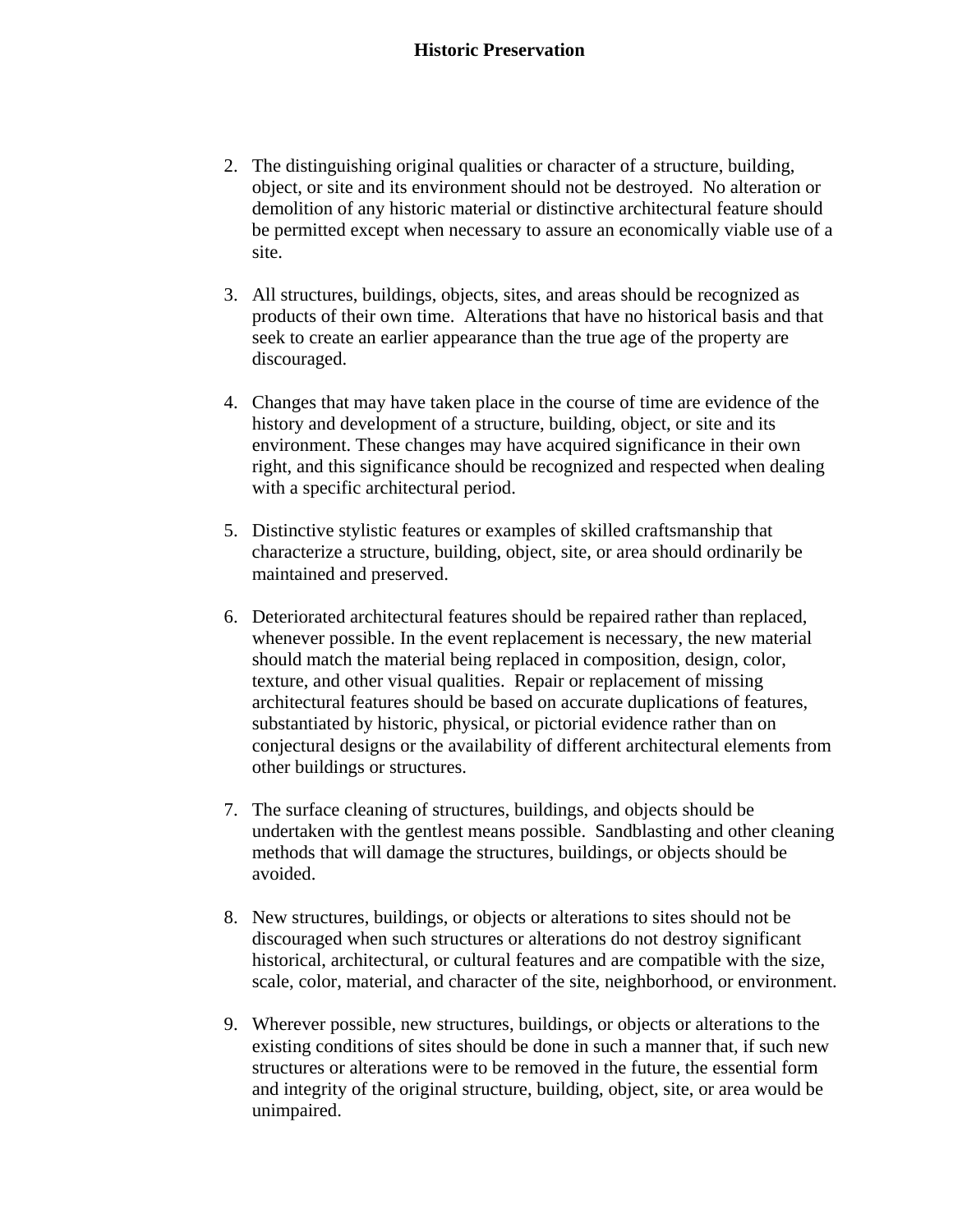- 10. Alterations that do not affect any essential architectural or historic features of a structure, building, or object as viewed from the public way ordinarily should be permitted.
- 11. Any permitted alteration or demolition should promote the purposes of this Ordinance and general welfare of the Village and its residents.
- 12. Demolition should not be permitted if a structure, building, object, or site is economically viable in its present condition or could be economically viable after completion of appropriate alterations, even if demolition would permit a more profitable use of such site.
- 13. General Public Improvements Standards. The Commission shall determine the appropriate public improvements, landscaping and signage design guidelines for the district.

#### (B) Design Guidelines.

- 1. Height. The height of a landmark after alteration should be compatible with the height of the original landmark. The height of a structure, building, or object after alteration within an historic district should be compatible with the height of surrounding structures, buildings, and objects within such historic district.
- 2. Relationship Between Mass and Open Space. The relationship between a landmark and adjacent open space after its alteration should be compatible with such relationship prior to such alteration. The relationship between a structure, building, or object and adjacent open spaces after alteration within an historic district should be compatible with the relationship between surrounding structures, buildings, and objects and adjacent open spaces within such historic district.
- 3. Relationship Among Height, Width and Scale. The relationship among the height, width, and scale of a landmark after alteration should be compatible with such relationship prior to such alteration. The relationship among height, width, and scale of a structure, building, or object after an alteration within a historic district should be compatible with the relationship among height, width, and scale of surrounding structures, buildings, and objects within such historic district.
- 4. Directional Expression. The directional expressions of a landmark after alteration, whether its vertical or horizontal positioning, should be compatible with the directional expression of the original landmark. The directional expression of a structure, building, or object after alteration within an historic district should be compatible with the directional expression of surrounding structures, buildings, and objects within such historic district.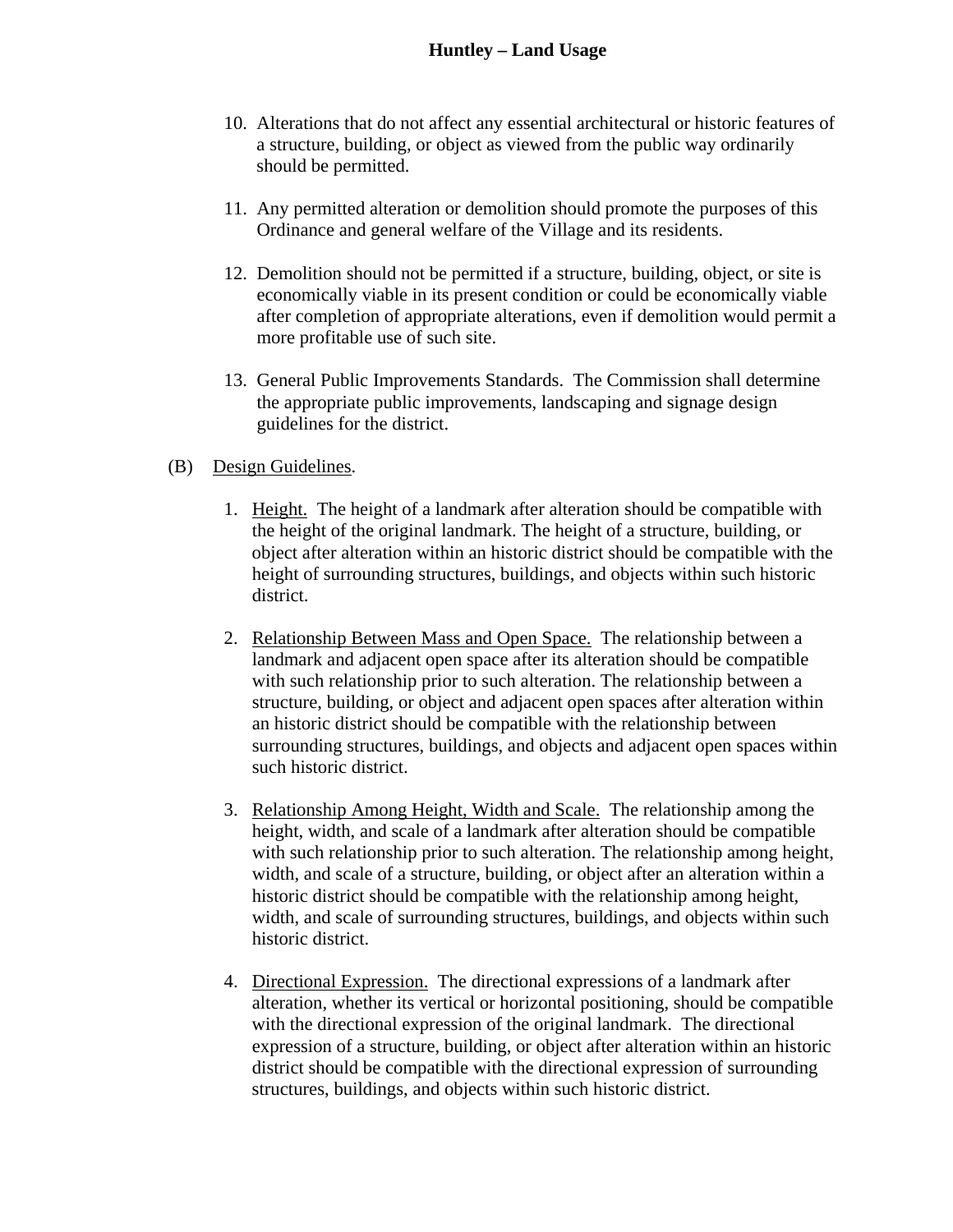- <span id="page-21-0"></span> 5. Roof Shape. The roof shape of a landmark after alteration should be compatible with the roof shape of the original landmark. The roof shape of a structure, building, or object after alteration within an historic district should be compatible with the roof shape of surrounding structures, buildings, and objects within such historic district.
- 6. Architectural Details, General Designs, Materials, Textures, and Colors. The architectural details, general design, materials, textures, and colors of a landmark after alteration should be compatible with the architectural details, general design, materials, textures, and colors of the original landmark. The architectural details, general design, materials, textures, and colors of a structure, building, or object after alteration within a historic district should be compatible with the architectural details, general design, materials, textures, and colors of surrounding structures, buildings, and objects within such historic district.
- 7. Landscape and Appurtenances. The landscape and appurtenances, including without limitation signs, fences, accessory structures, and pavings, of a landmark after alteration should be compatible with the landscape and appurtenances of the original landmark. The landscape and appurtenances of a structure, building, or object after alteration within an historic district should be compatible with the landscape and appurtenances of surrounding structures, buildings, and objects within such historic district.
- 8. Construction. New construction in an historic district should be compatible with the architectural styles and designs within such historic districts.
- (C) Additional Guidelines.

In addition to the foregoing guidelines, the Commission may consider the Secretary of the Interior's Standards for Rehabilitation Guidelines for Rehabilitating Historic Buildings (Revised 1983), and any amendments thereto, in conducting an advisory review.

# **CERTIFICATION**

# **§ 159.040 Eligibility**.

 Every designated landmark, and every structure, building, object, or site within a designated historic district, shall be eligible for certification.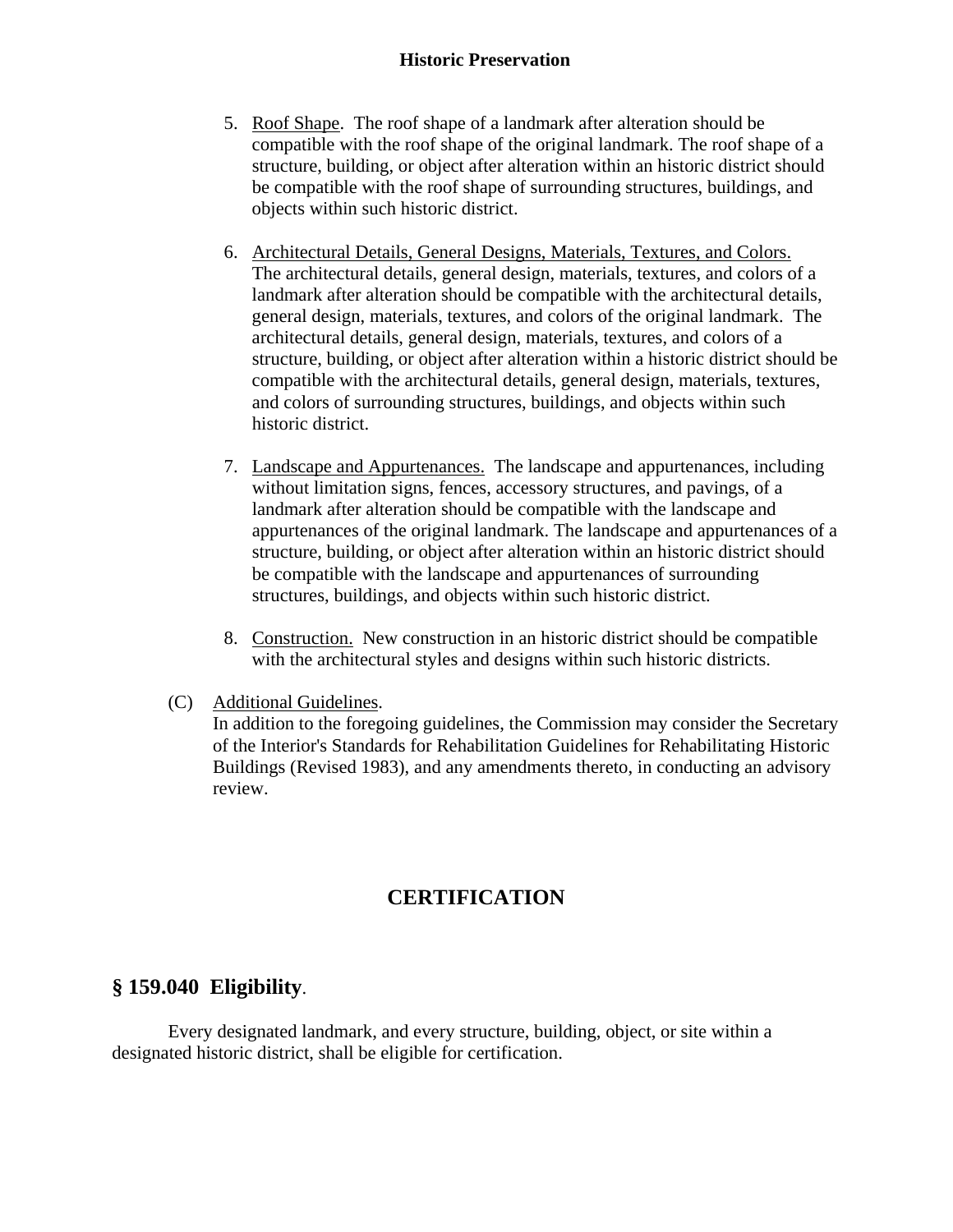#### <span id="page-22-0"></span>**§ 159.041 Certification Procedures.**

 The legal and, if applicable, beneficial owner or owners of a designated landmark or a structure, building, object, or site within a designated historic district may submit to the Board of Trustees a Declaration setting forth, at a minimum, an intent to further promote and preserve the historic and architectural appearance and character of property affected by designation and an agreement to be subject to and bound by the provisions of Article VII hereof regarding Certificates of Appropriateness, including any amendments thereto. Any Declaration in a form and of substance acceptable to the Board of Trustees shall be recorded in either the office of the Kane or McHenry County Recorder of Deeds. Upon recordation of the Declaration and delivery of a copy of such recorded Declaration to the Commission, such landmark, structure, building, object, or site shall become certified.

#### **§ 159.042 Withdrawal of Certification.**

 After a landmark or a building, structure, object, or site within a designated historic district has become certified, such certifications shall not be withdrawn except by an express determination set forth in an ordinance or resolution of the Board of Trustees. In addition, upon the withdrawal of landmark or historic district designation pursuant to section 159.022, certification of such landmark or of any structure, building, object, or site in such historic district shall also be withdrawn.

# **CERTIFICATE OF APPROPRIATENESS**

## **§ 159.050 Certificate of Appropriateness.**

- (A) Unless expressly exempted herein, no alteration shall be allowed to, and no permits shall be issued for the alteration, demolition, signage, or any other physical modifications of, the exterior architectural appearance of a certified landmark or a certified structure, building, object, site, or area located within an historic district without the prior issuance of a Certificate of Appropriateness in accordance with the procedures and criteria specified in this article.
- (B) A Certificate of Appropriateness shall not be required in connection with permits necessary for compliance with a lawful order of a Village, including without limitation any permit necessary to correct what is determined by the issuing officer to be an immediate health or safety problem; provided such order expressly exempts the alteration, demolition, signage, or other physical modifications from Certificate of Appropriateness procedures; and provided further that such order may be subject to appropriate conditions to advance the purpose and goals of this Chapter.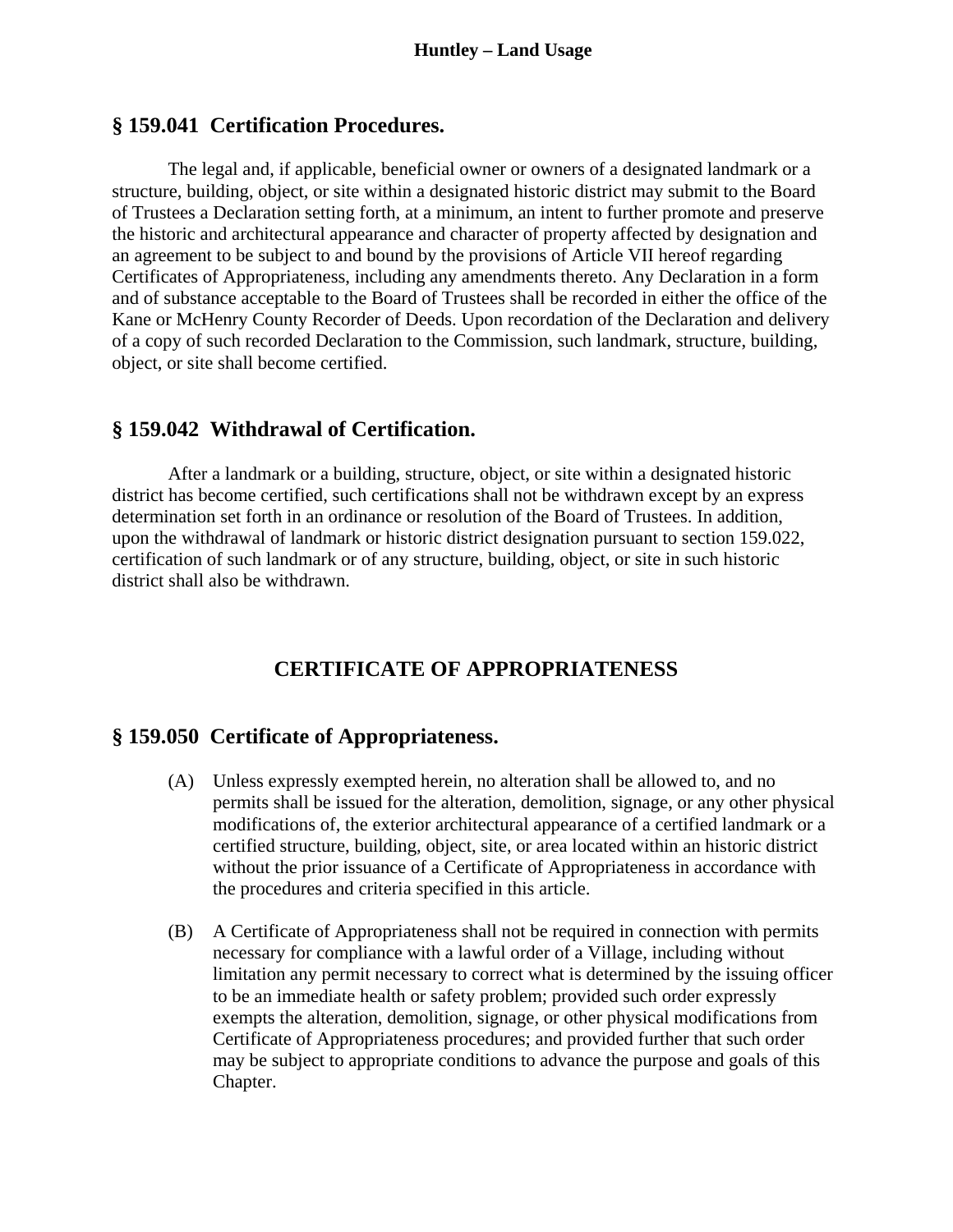# **§ 159.051 Procedure.**

#### (A) Application.

Any person proposing an alteration to, or seeking a building, demolition, sign, or other permit for, any certified landmark or any certified structure, building, object, or site shall submit an application for and obtain a Certificate of Appropriateness as a precondition to commencing such alteration or to obtaining such building, demolition, sign, or other permit. The application for the Certificate of Appropriateness shall include at least the following information and specifications:

- 1. Applicant's name;
- 2. Owner's name, if different from applicant;
- 3. Street address and legal description of the site;
- 4. An overall site plan of the site, including front, side, and rear elevation drawings in the case of alteration or partial demolition;
- 5. Brief description of the structures, buildings, and objects on the site and the structures, buildings, and objects on site adjacent to and across from such original site;
- 6. Detailed description of the proposed alteration or demolition, together with any architectural drawings, sketches, and photographs indicating how and to what extent such alteration or demolition shall affect a landmark or historic district;
- 7. Names and addresses of the owners of property adjacent to and across from the site;
- 8. A list and photographs of significant architectural features in relation to the structures, buildings, or objects on the site previously designated by the Commission as being worthy of protection and preservation;
- 9. Identification of any architect or developer involved in the alteration or demolition; and
- 10. Whatever additional materials the Commission requests. Complete application forms shall be filed with the Village Clerk, who shall forward such application to the Commission and its secretary for action.
- (B) Notice.

Within 15 days after the filing of a complete application for a Certificate of Appropriateness, the Commission shall schedule a public hearing to consider the application. Such hearing shall be scheduled not sooner than 20 nor more than 45 days after the complete application is filed. The Secretary of the Commission shall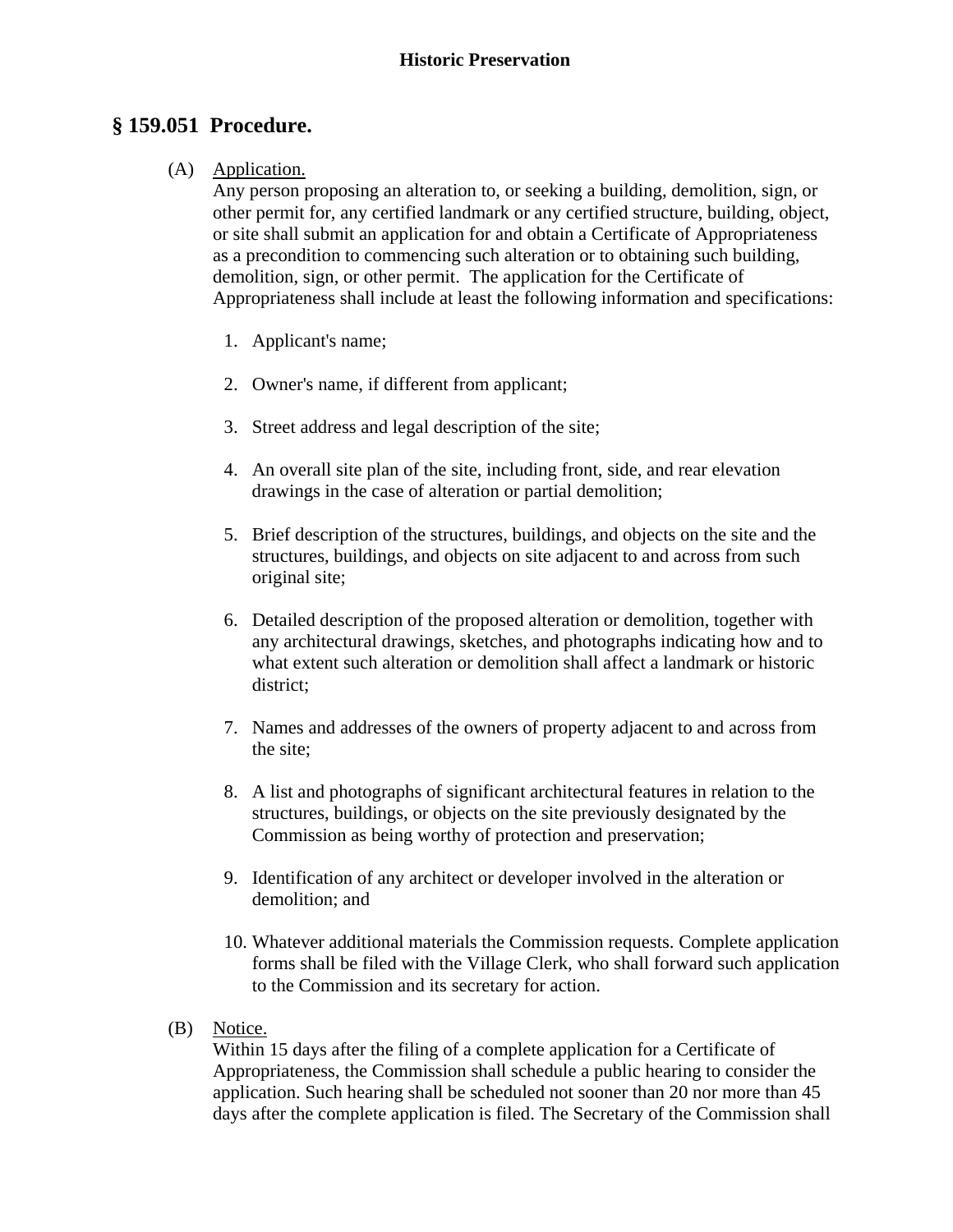# **Huntley – Land Usage**

cause written notice by certified or registered mail to be sent to the applicant, the legal and, if applicable, beneficial owner or owners of the site, and the owner or owners of property adjacent to or across from the site, and shall also cause notice to be published in a newspaper of general circulation in the Village of Huntley. Such notice shall be given not less than 15 days prior to the scheduled hearing and shall set forth the nature of such hearing, the site involved, and the date, time, and place of such hearing.

#### (C) Public Hearing.

At the public hearing, the Commission shall afford all persons present an opportunity to be heard, to express their views, and to present evidence pertaining to the proposed alteration or demolition. The Secretary of the Commission shall record these proceedings. The Commission may adjourn or continue such hearing without further public notice. Within 30 days after the close of such hearing, the Commission shall review all information presented to it and shall either approve the Certificate of Appropriateness, approve the Certificate of Appropriateness with conditions, deny the Certificate of Appropriateness, or, in cases involving demolition, postpone the decision to approve or deny the Certificate of Appropriateness.

(D) Approval.

If the application is approved without conditions, the Commission shall issue the Certificate of Appropriateness permitting the Building Official to proceed with other required reviews and approvals.

(E) Approval With Conditions.

If the application is approved with conditions, the Commission shall notify the applicant in writing and shall specify the conditions to be imposed and the reasons therefore in light of the criteria applicable to this article. If the applicant notifies the Commission in writing that the conditions are acceptable, or if the applicant does not appeal the approval with conditions within the prescribed period of time, the Commission shall issue the Certificate of Appropriateness, subject to the conditions.

(F) Denial.

If the application is denied, the Commission shall notify the applicant in writing and shall specify the particulars in which the application is inconsistent with the criteria applicable to this article.

(G) Postponement.

In cases involving demolition where the Commission decides to postpone action on an application for a Certificate of Appropriateness, the Commission shall notify the applicant in writing. The period for postponement set forth by the Commission shall not extend more than 12 months beyond the close of the public hearing. During the period set forth for postponement of the requested action, the Commission shall explore alternatives to demolition. Such alternatives may include consultation with private civic groups, interested private citizens, and other public boards or agencies in an effort to find a means of preserving the certified landmark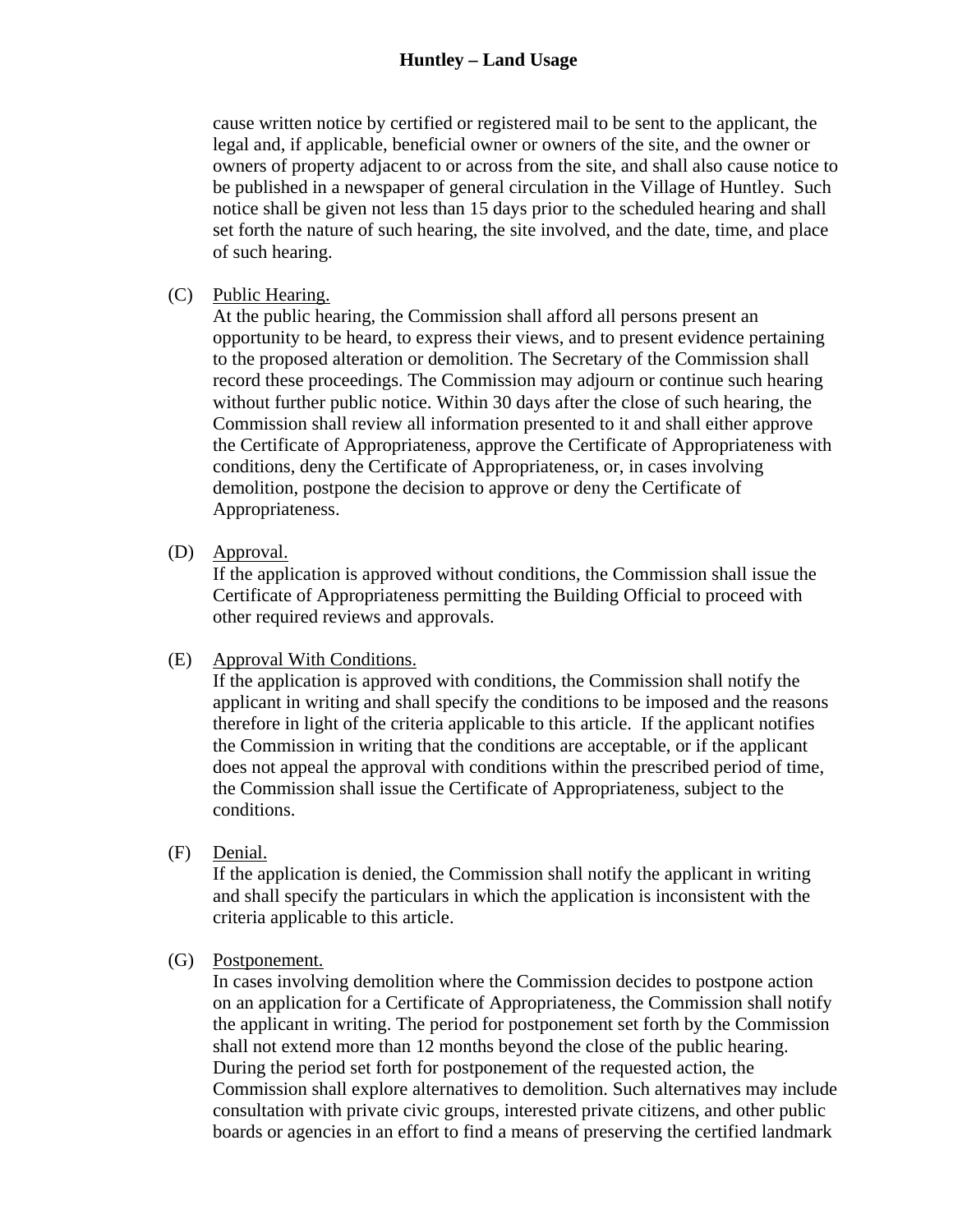or the certified structure, building, object, or site located within the designated historic district. If no alternative has been accepted by the applicant upon expiration of the period for postponement, the Commission shall, within 15 days after such expiration date, either approve, approve with conditions, or deny the Certificate of Appropriateness.

(H) Validity.

A Certificate of Appropriateness shall be invalid if the plans approved by the Commission are changed, if any conditions of the Certificate are not satisfied, or if any building permit issued for the approved work becomes invalid. A Certificate of Appropriateness shall remain valid for a period of one year.

# **§ 159.052 Appeal.**

 In the event the Commission denies the application, approves the application with conditions, or, in cases involving demolition, decides to postpone action on an application, the applicant shall have the right to appeal such decisions directly to the Board of Trustees.

(A) Time for Filing Appeal.

An applicant may appeal the Commission's decision by filing an appeal in writing with the Village Clerk within 15 days after the applicant is served with notice by certified or registered mail of the Commission's decision. For purposes of this section, the date of service shall be the date that notice by certified or registered mail is posted.

(B) Hearing Date.

Within fifteen (15) days after applicant files an appeal, the Village Clerk shall notify the Village President, who shall set a date for hearing the appeal. Such hearing date shall be scheduled no later than 45 days after the filing of the appeal. After a hearing date has been scheduled, the Village Clerk shall notify the applicant in writing, by certified or registered mail, at least seven days prior to the hearing. The notice shall state the date, time, and place of the hearing.

(C) Record on Appeal.

Upon the filing of an appeal, the Village Clerk shall obtain from the Secretary of the Commission, a written summary of the proceedings from the Commission's public hearing. The Village Clerk shall also notify the Building Official and Chairperson of the Commission of the appeal, who shall forward to the Village Clerk any other relevant records and materials regarding the application for a Certificate of Appropriateness. The foregoing shall constitute the record on appeal and shall be delivered to the Board of Trustees before the hearing date on the appeal.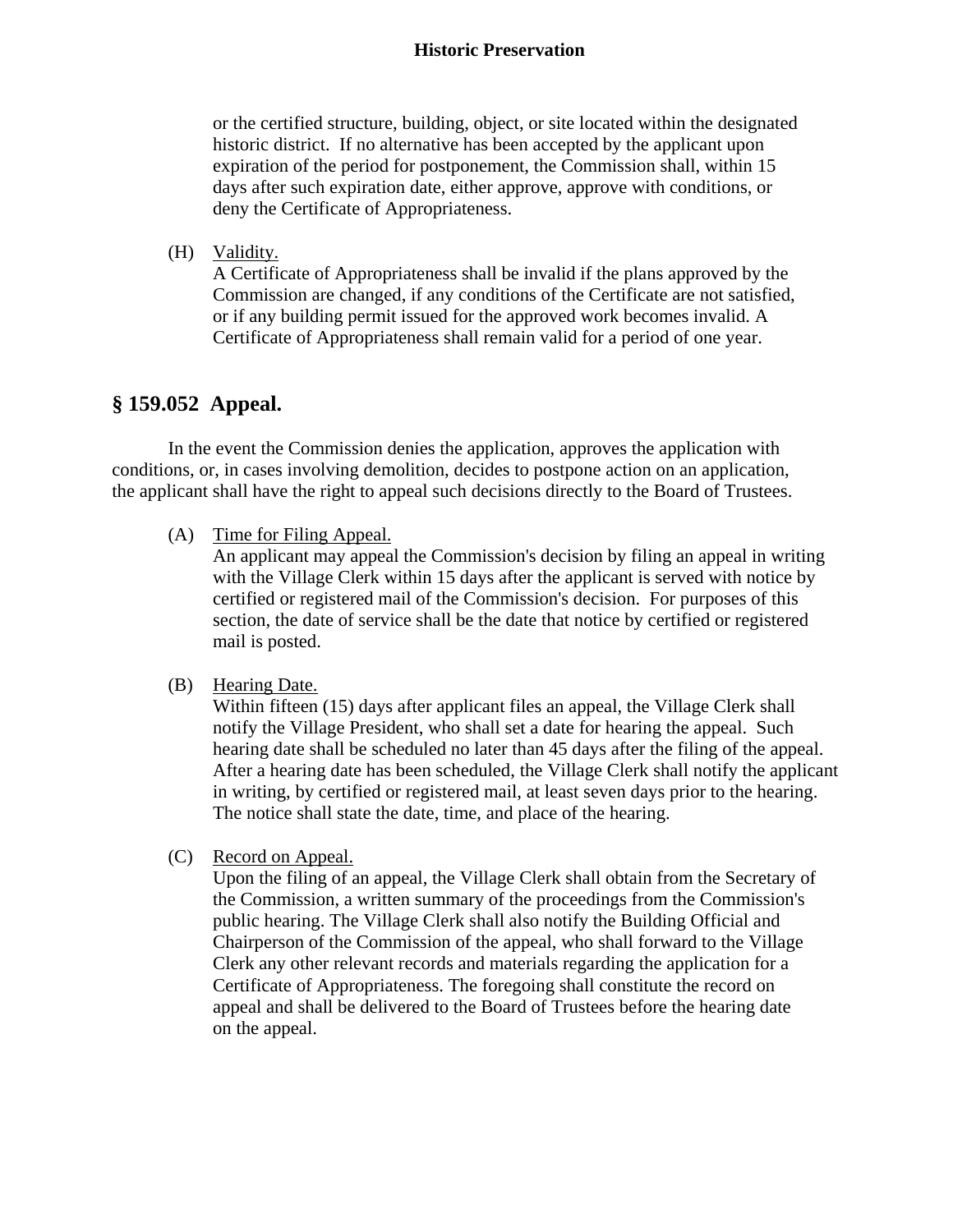#### **Huntley – Land Usage**

#### (D) Hearing.

At the hearing on appeal, the Board of Trustees shall permit the applicant to speak in support of the application and to present any additional evidence relating thereto. The Board of Trustees may also consider testimony from Village employees or officials, members of the Commission, or other interested persons. At the conclusion of the hearing, the Board of Trustees shall consider the record on appeal, the testimony presented on appeal, and any other evidence and shall determine whether the Commission's decision is consistent with the criteria applicable to this article. The Board of Trustees shall then vote whether to affirm or reverse the decision of the Commission in whole or in part, or to remand the application to the Commission for further review. The Village Clerk shall notify the applicant in writing of the decision of the Board of Trustees on appeal. Except for decisions to postpone in cases involving demolition, or to remand to the Commission for further consideration, such notice shall state that the decision of the Board of Trustees is final.

(E) Approval.

If the application is approved without conditions on appeal, the Board of Trustees shall instruct the Building Official to issue the Certificate of Appropriateness.

(F) Approval With Conditions.

If the application is approved with conditions on appeal, the Board of Trustees shall specify the conditions to be imposed and the reasons therefore in light of the criteria applicable to this article. If the applicant notifies the Board of Trustees in writing that the conditions are acceptable, or if the applicant does not further appeal the approval with conditions, the Board of Trustees shall instruct the Building Official to issue the Certificate of Appropriateness, subject to the conditions.

(G) Denial.

If the application is denied, the Board of Trustees shall notify the applicant in writing and shall specify the particulars in which the application is inconsistent with the criteria set forth in this article.

(H) Postponement.

In cases involving demolition where the Board of Trustees affirms the postponement of action on an application for a Certificate of Appropriateness, the Board of Trustees shall notify the applicant in writing. The period for postponement as affirmed or modified by the Board of Trustees shall not extend more than 12 months beyond the close of the Commission's public hearing.

(I) Remand.

If the Board of Trustees votes to remand an application to the Commission for further proceedings, the Chairperson of the Commission shall be notified and shall set a date for a new hearing. Such date shall be no later than 45 days after the Board's decision to remand, unless the applicant waives or extends the 45-day period in writing. If the hearing is not commenced within such period, the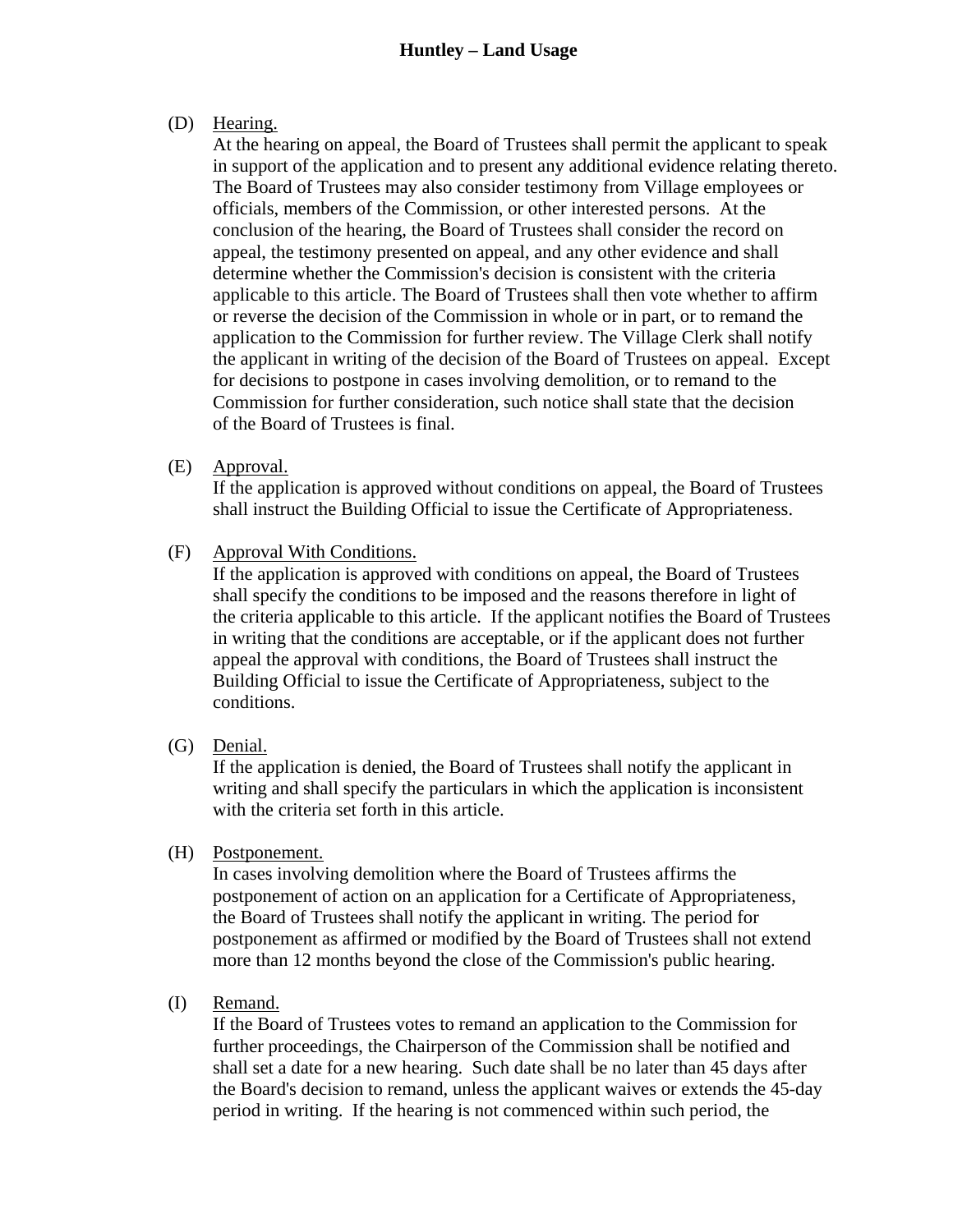<span id="page-27-0"></span>Commission shall instruct the Building Official to issue the Certificate of Appropriateness. In all other instances, the hearing on remand shall be conducted in the same manner as the original hearing before the Commission.

- (J) Administrative Review. Any final decision on a Certificate of Appropriateness by the Board of Trustees may be further appealed in accordance with the Administrative Review procedures of the Illinois Code of Civil Procedure, as may be amended from time to time.
- (K) Validity.

A Certificate of Appropriateness shall be invalid if any plans approved by the Board of Trustees are changed, if any conditions of such Certificate are not satisfied, or if any building permit issued for the approved work becomes invalid. A Certificate of Appropriateness shall remain valid for a period of one year.

## **§ 159.053 Criteria.**

 In determining whether to issue a Certificate of Appropriateness, the Commission and, if applicable, the Board of Trustees shall consider the criteria described in section 159.032, as applicable. Notwithstanding such criteria, if an applicant seeks a Certificate of Appropriateness on the grounds of economic hardship, the applicant shall present sufficient evidence to the Commission and, if applicable, to the Board of Trustees to establish that no economically viable use of a site can be made unless the requested change is permitted. In order to evaluate fully a claim of economic hardship, the Commission and, if applicable, the Board of Trustees may require an applicant to provide any relevant data or studies or may itself undertake or cause to undertake studies relating to the economic viability of the site. Economic hardship shall be but one criterion to be considered by the Commission and, if applicable, by the Board of Trustees.

# **GENERAL PROVISIONS**

#### **§ 159.060 Violations.**

 Any person who violates any provision of this Chapter shall be subject to the penalty provisions of § 156.999 PENALTY of the Huntley Village Code. In addition, the Village may seek to enforce the provisions of this Chapter by suit or action seeking injunctive or other judicial relief.